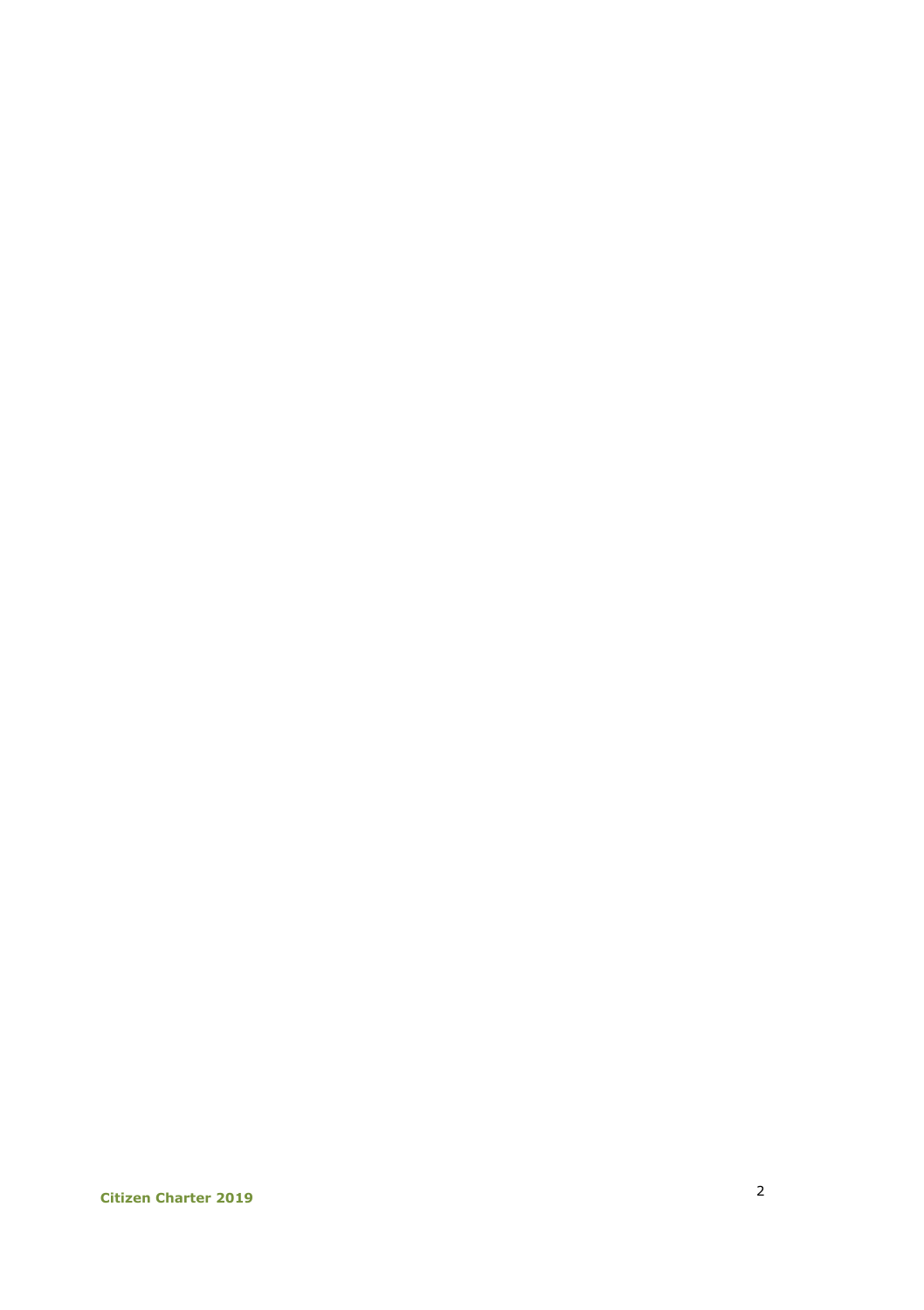| <b>DIRECTORATE OF ELEMENTARY EDUCATION</b> |                                                                                                                                                                                                                                                                                                                                                                                          |                                             |  |
|--------------------------------------------|------------------------------------------------------------------------------------------------------------------------------------------------------------------------------------------------------------------------------------------------------------------------------------------------------------------------------------------------------------------------------------------|---------------------------------------------|--|
| Name of the Scheme<br>/Service             | <b>Schools</b>                                                                                                                                                                                                                                                                                                                                                                           | <b>Approval for New Nursery and Primary</b> |  |
| Scope of the Scheme /<br><b>Service</b>    | To provide easy access to school for every<br>child of the age $3+$ to $9+$ in a<br>neighbourhood area for elementary<br>education                                                                                                                                                                                                                                                       |                                             |  |
| Beneficiaries / Eligible<br><b>Persons</b> | Registered Trust / Society                                                                                                                                                                                                                                                                                                                                                               |                                             |  |
|                                            | Application<br>$\bullet$<br><b>Registered Trust deed</b><br>$\bullet$<br>Registered land document in the name<br>$\bullet$<br>of the school<br>(or)<br>Registered lease deed / rental<br>$\bullet$<br>agreement for 30 years<br>Approved plan from the competent<br>$\bullet$<br>authority of the DTCP/CMDA<br>Registration fee should be remitted in<br>the Treasury as detailed below: |                                             |  |
|                                            | No. of<br><b>Students</b>                                                                                                                                                                                                                                                                                                                                                                | Amount (Rs.)                                |  |
|                                            | 1 to 100                                                                                                                                                                                                                                                                                                                                                                                 | 1500                                        |  |
| <b>Documents required</b>                  | 101 to 250                                                                                                                                                                                                                                                                                                                                                                               | 3750                                        |  |
|                                            | 251 to 500                                                                                                                                                                                                                                                                                                                                                                               | 7500                                        |  |
|                                            | 501 &<br>above                                                                                                                                                                                                                                                                                                                                                                           | $7500 + Rs.15$ for<br>each student          |  |
|                                            | School endowment fee should be<br>remitted in the Treasury as detailed<br>below:                                                                                                                                                                                                                                                                                                         |                                             |  |
|                                            | No. of<br><b>Students</b>                                                                                                                                                                                                                                                                                                                                                                | <b>Endowment fee</b><br>(Rs.)               |  |
|                                            | 1 to 100                                                                                                                                                                                                                                                                                                                                                                                 | 5000                                        |  |
|                                            | 101 to 250                                                                                                                                                                                                                                                                                                                                                                               | 7500                                        |  |
|                                            | 251 to 500                                                                                                                                                                                                                                                                                                                                                                               | 15000                                       |  |
|                                            | 501 &<br>above                                                                                                                                                                                                                                                                                                                                                                           | 25000                                       |  |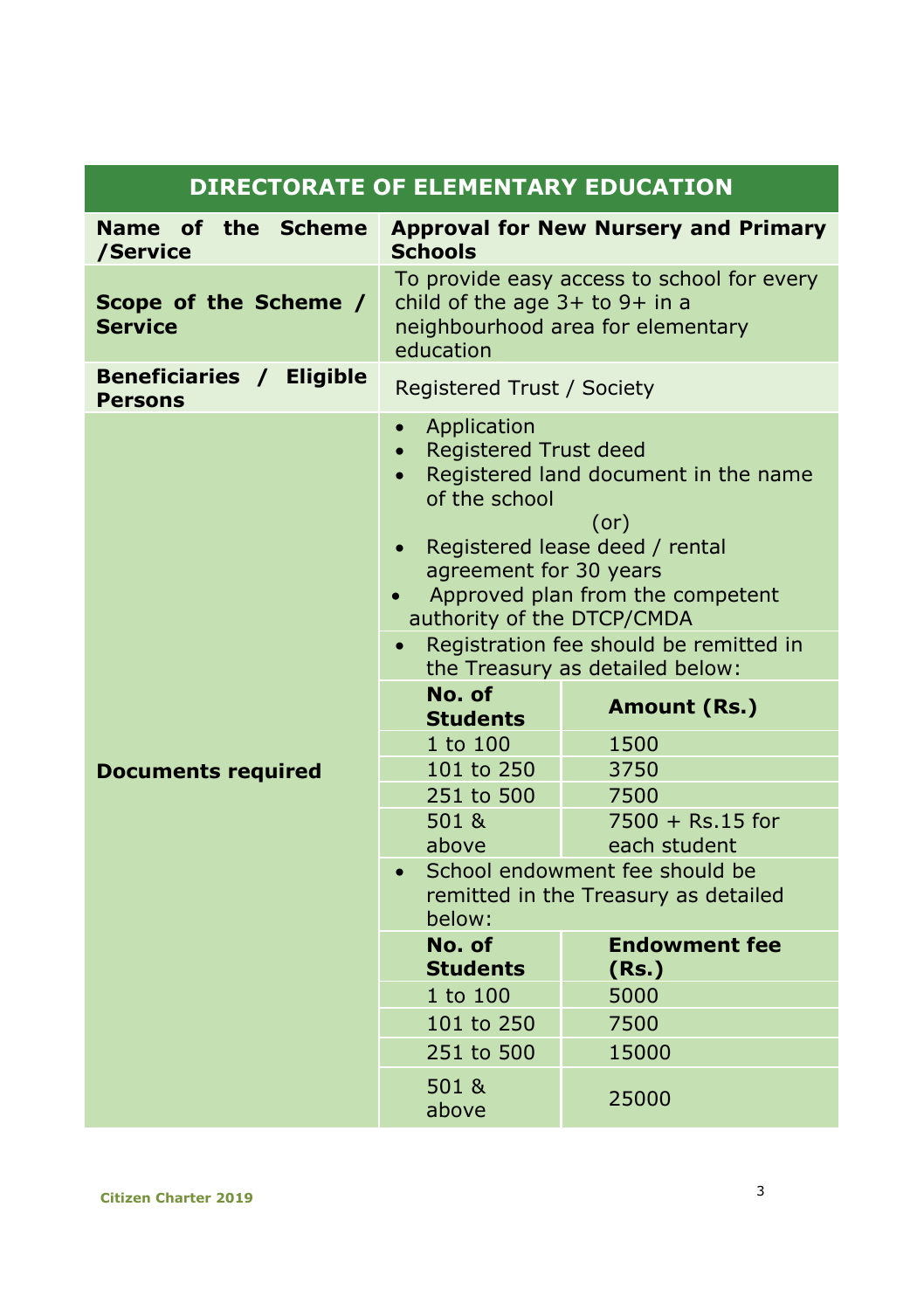|                                                                | Building License from the Revenue<br>department (Form - D)<br>Structural Stability Certificate from<br>$\bullet$<br>engineers panel approved by the<br>District Collector (Form - A,B,C &E)<br>Sanitary certificate<br>No objection certificate issued by the<br>$\bullet$<br>Fire and Rescue Department<br>Proof to be attached for one month<br>$\bullet$<br>salary of the teachers deposited in any<br>nationalized Bank<br>Photographs/details of the School<br>$\bullet$<br>infrastructure |                                                                                                                                                                                                                                                                                                                           |  |
|----------------------------------------------------------------|-------------------------------------------------------------------------------------------------------------------------------------------------------------------------------------------------------------------------------------------------------------------------------------------------------------------------------------------------------------------------------------------------------------------------------------------------------------------------------------------------|---------------------------------------------------------------------------------------------------------------------------------------------------------------------------------------------------------------------------------------------------------------------------------------------------------------------------|--|
| Whom to apply                                                  |                                                                                                                                                                                                                                                                                                                                                                                                                                                                                                 | <b>Block Educational Officer concerned</b>                                                                                                                                                                                                                                                                                |  |
| Time limit for delivery<br>of service                          | 30 days                                                                                                                                                                                                                                                                                                                                                                                                                                                                                         |                                                                                                                                                                                                                                                                                                                           |  |
|                                                                | <b>Block level:</b>                                                                                                                                                                                                                                                                                                                                                                                                                                                                             | <b>Block Educational Officer</b><br>concerned                                                                                                                                                                                                                                                                             |  |
|                                                                | <b>Educational</b><br><b>District level:</b>                                                                                                                                                                                                                                                                                                                                                                                                                                                    | Educational<br><b>District</b><br>Officer concerned                                                                                                                                                                                                                                                                       |  |
|                                                                | <b>Revenue</b><br><b>District level:</b>                                                                                                                                                                                                                                                                                                                                                                                                                                                        | Chief Educational Officer<br>concerned                                                                                                                                                                                                                                                                                    |  |
| <b>Authority to be</b><br>contacted for grievance<br>redressal | <b>State level:</b>                                                                                                                                                                                                                                                                                                                                                                                                                                                                             | Joint<br>Director<br>οf<br>Elementary Education<br>(Aided),<br>O/O<br>Director<br>0f<br>Elementary Education,<br>DPI Campus,<br>College Road,<br>Chennai - 6.<br>Telephone<br>$044 -$<br>No:<br>28202414<br>Director of Elementary<br>Education, DPI Campus,<br>College Road, Chennai-6.<br>Telephone No:<br>044-28271169 |  |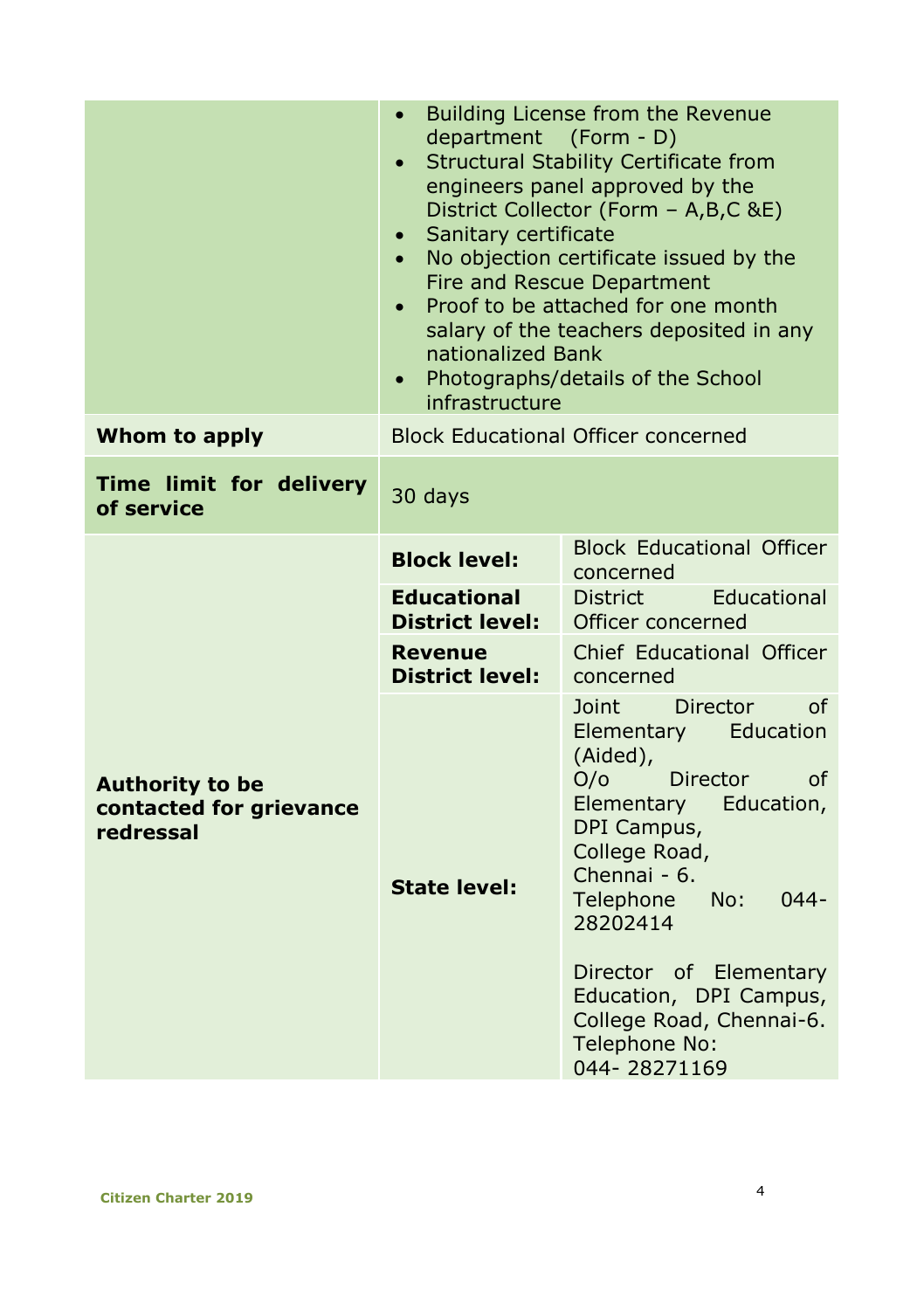| Name of the<br><b>Scheme / Service</b>                            | Std)                                                                                                                                                                                                                                                          | Issue of Equivalence Certificate (10th& 12th                                                                                                                       |
|-------------------------------------------------------------------|---------------------------------------------------------------------------------------------------------------------------------------------------------------------------------------------------------------------------------------------------------------|--------------------------------------------------------------------------------------------------------------------------------------------------------------------|
| <b>Scope of the</b><br><b>Scheme / Service</b>                    | Equivalence Certificates are issued to the students<br>who have studied in Boards other than State Board<br>such as IGCSE 10 <sup>th</sup> Grade, GCE 'AS' level and 'A'<br>level, IB(Diploma) etc.                                                           |                                                                                                                                                                    |
| <b>Beneficiaries /</b><br><b>Eligible Persons</b>                 |                                                                                                                                                                                                                                                               | Students who have studied 10 <sup>th</sup> & 12 <sup>th</sup> Std from<br>Boards other than Tamil Nadu State Board.                                                |
| <b>Documents</b><br>required                                      | Mark Sheet<br>$\bullet$<br><b>Transfer Certificate</b><br>$\bullet$<br><b>Migration Certificate</b><br>$\bullet$<br>School recognition / affiliation Certificate<br>$\bullet$<br>Syllabus<br>$\bullet$<br>ID & Address Proof with request letter<br>$\bullet$ |                                                                                                                                                                    |
|                                                                   | <b>District</b><br>level:                                                                                                                                                                                                                                     | Chief Educational Officer &<br><b>District</b><br><b>Educational Officer concerned</b>                                                                             |
| Whom to apply                                                     | <b>State</b><br>level:                                                                                                                                                                                                                                        | Joint Director(Vocational)<br>Directorate of School Education                                                                                                      |
| <b>Time limit for</b><br>delivery of service                      | 30 days                                                                                                                                                                                                                                                       |                                                                                                                                                                    |
|                                                                   | <b>District</b><br>level:                                                                                                                                                                                                                                     | Chief Educational Officer &<br><b>District</b><br><b>Educational Officer concerned</b>                                                                             |
| <b>Authority to be</b><br>contacted for<br>grievance<br>redressal | <b>State</b><br>level:                                                                                                                                                                                                                                        | Joint Director(Vocational)<br>Directorate of School Education,<br>DPI Campus, College Road, Chennai-6.<br>Phone Number:<br>044-28250523<br>Email Id: dsejdv@nic.in |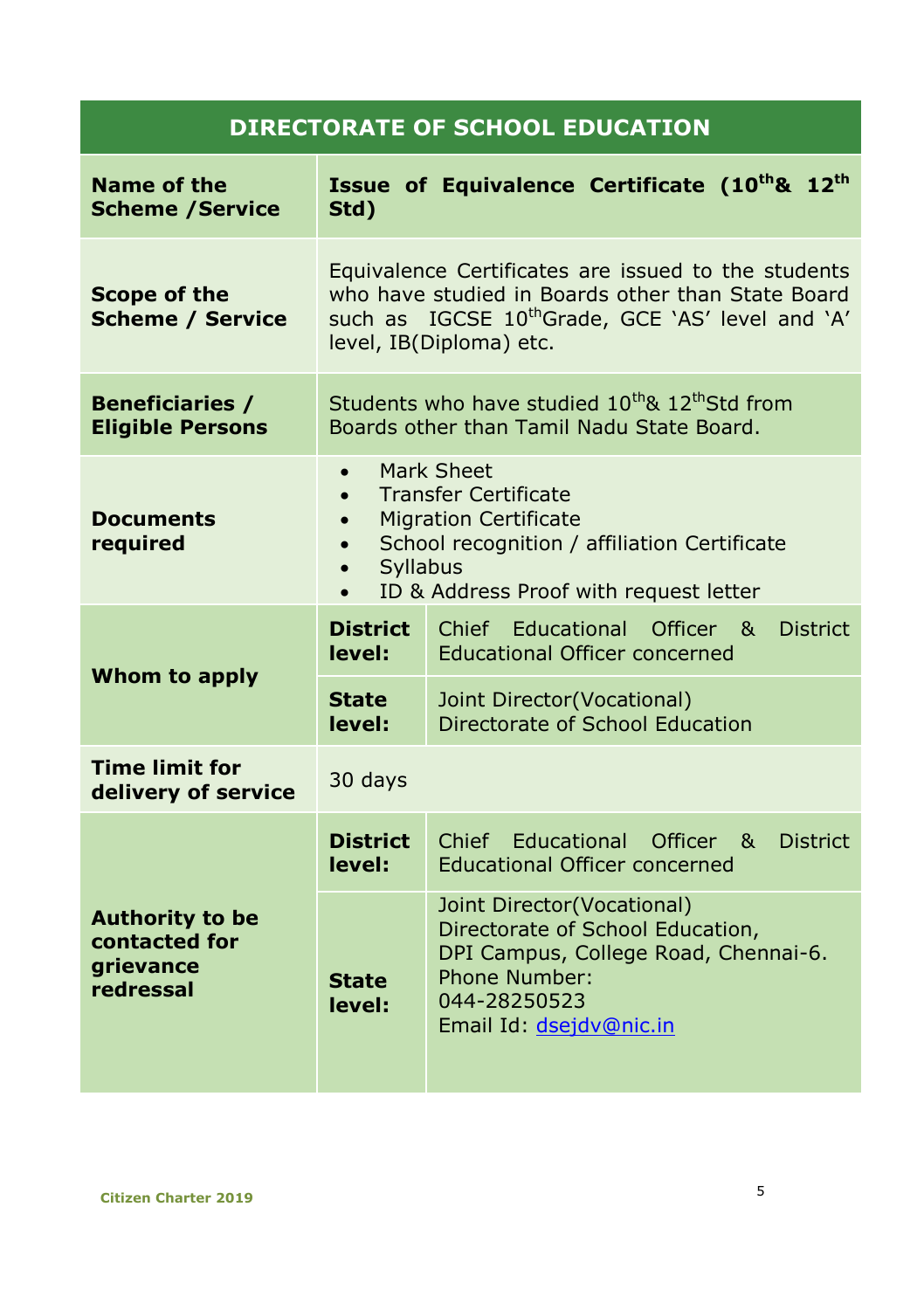| <b>Name of the scheme</b><br>/Service                          | accident.                                                                                                                                                                                                                                                                                                                                                                                                      | Providing financial assistance to students who<br>have lost their bread-winning parents or whose<br>parents become permanently incapacitated in                   |  |
|----------------------------------------------------------------|----------------------------------------------------------------------------------------------------------------------------------------------------------------------------------------------------------------------------------------------------------------------------------------------------------------------------------------------------------------------------------------------------------------|-------------------------------------------------------------------------------------------------------------------------------------------------------------------|--|
| <b>Scope of the scheme</b><br>/ Service                        |                                                                                                                                                                                                                                                                                                                                                                                                                | To provide financial assistance of Rs.75000/- to<br>students who lost their bread winning parent or whose<br>parent become permanently incapacitated in accident. |  |
| <b>Beneficiaries /</b><br><b>Eligible Persons</b>              | Students studying in Government and Government<br>Aided Schools who lost their bread winning parents or<br>whose parents become permanently incapacitated in<br>accident.                                                                                                                                                                                                                                      |                                                                                                                                                                   |  |
| <b>Documents required</b>                                      | Bonafide Certificate from concerned school<br>$\bullet$<br>Headmaster<br>Copy of FIR<br>$\bullet$<br>Copy of Legal Heir Certificate<br>$\bullet$<br>Copy of Post Mortem report<br>$\bullet$<br>Death Certificate<br>$\bullet$<br>Copy of Family Card / Aadhaar Card / Any other<br>$\bullet$<br>proof<br>Bank Account details (Joint Account in the name of<br>$\bullet$<br>beneficiary with Parent/ Guardian) |                                                                                                                                                                   |  |
|                                                                | <b>Block</b><br>Level:                                                                                                                                                                                                                                                                                                                                                                                         | <b>Block Educational Officer concerned</b>                                                                                                                        |  |
| Whom to apply                                                  | <b>District</b><br>Level:                                                                                                                                                                                                                                                                                                                                                                                      | Chief Educational Officer<br>& District<br>Officer<br>Educational<br>concerned<br>(through School)                                                                |  |
|                                                                | <b>State Level</b>                                                                                                                                                                                                                                                                                                                                                                                             | Joint Director (NSS)<br>Directorate of School Education                                                                                                           |  |
| <b>Time Limit for</b><br><b>Delivery of Service</b>            | 30 days                                                                                                                                                                                                                                                                                                                                                                                                        |                                                                                                                                                                   |  |
|                                                                | <b>Block</b><br>Level:                                                                                                                                                                                                                                                                                                                                                                                         | <b>Block Educational Officer concerned</b>                                                                                                                        |  |
| <b>Authority to be</b><br>contacted for<br>grievance redressal | <b>District</b><br>Level:                                                                                                                                                                                                                                                                                                                                                                                      | District Educational Officer & Chief<br><b>Educational Officer concerned</b>                                                                                      |  |
|                                                                | <b>State Level:</b>                                                                                                                                                                                                                                                                                                                                                                                            | Joint Director (NSS),<br>Directorate of School Education,<br>DPI Campus, College Road,<br>Chennai-6<br>Phone No: 044-28279201<br>E-mail: jdnsed@nic.in            |  |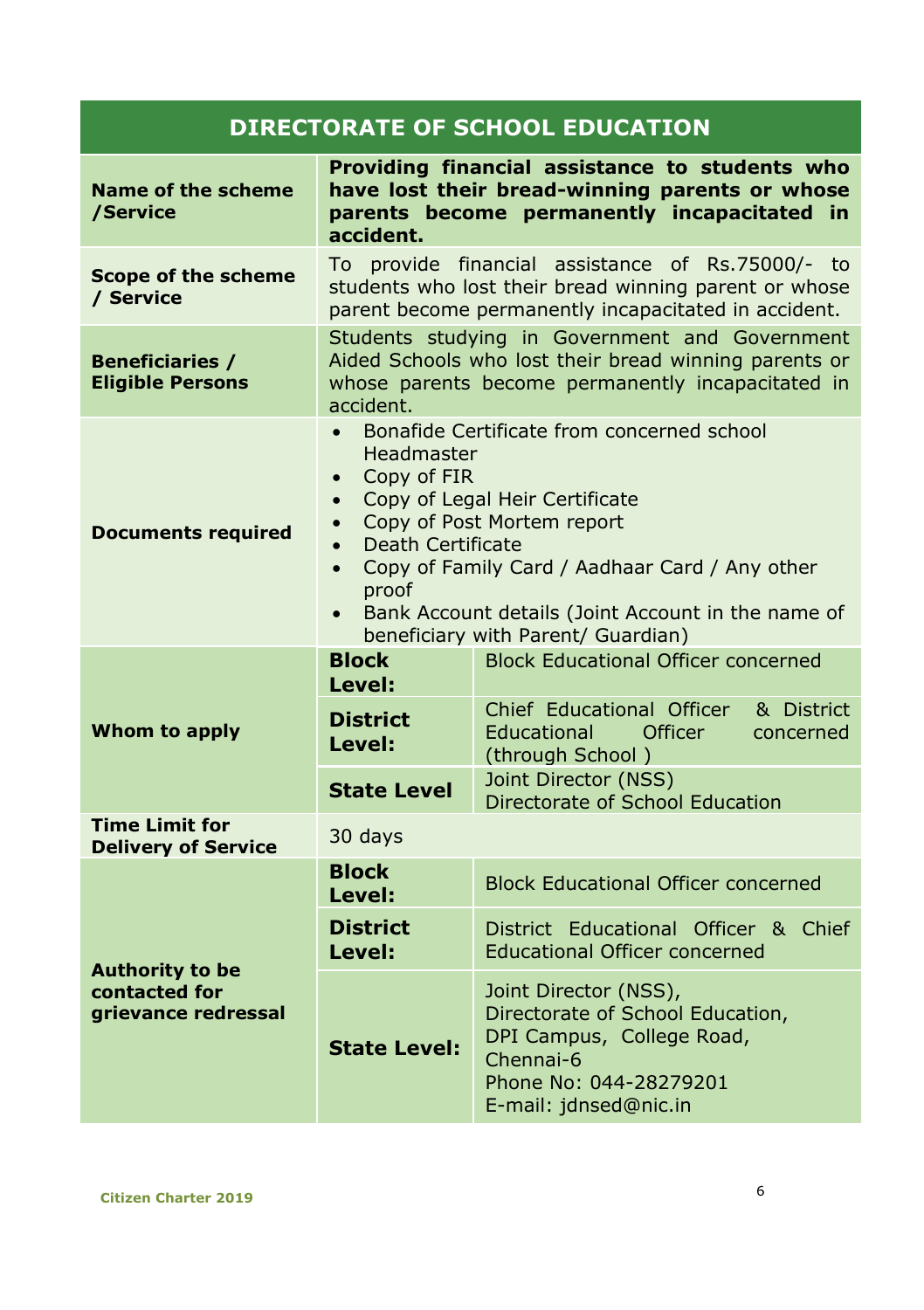| Name of the<br><b>Scheme / Service</b>                         |                                                                                                                                                                                                                                                                                                      | <b>Student Accident Relief Scheme</b>                                                                                                                  |  |
|----------------------------------------------------------------|------------------------------------------------------------------------------------------------------------------------------------------------------------------------------------------------------------------------------------------------------------------------------------------------------|--------------------------------------------------------------------------------------------------------------------------------------------------------|--|
| <b>Scope of the</b><br><b>Scheme / Service</b>                 | Provides financial relief as given below, to the parents<br>or quardians of students who met with unexpected<br>accidents while in school or on school related<br>activities:<br>For accidental death of a student - Rs.1,00,000<br>For major injuries - Rs.50,000<br>For minor injuries - Rs.25,000 |                                                                                                                                                        |  |
| <b>Beneficiaries /</b><br><b>Eligible Persons</b>              | Students studying in Government and Government<br>Aided Schools involved in accidents or their family                                                                                                                                                                                                |                                                                                                                                                        |  |
| <b>Documents required</b>                                      | • Beneficiary information(through School Head<br>Master)<br>• Student Bio Data<br>• Death Certificate / Medical Report<br>• Copy of FIR<br>• Copy of Legal Heir Certificate<br>• Copy of Family card / Aadhaar Card/Any other<br>proof of residence                                                  |                                                                                                                                                        |  |
|                                                                | <b>Block</b><br>Level:                                                                                                                                                                                                                                                                               | <b>Block Educational Officer concerned</b>                                                                                                             |  |
| Whom to apply                                                  | <b>District</b><br>Level:                                                                                                                                                                                                                                                                            | Chief<br>Educational<br>Officer<br>&<br><b>District</b><br>Educational<br>School<br>Officer<br>(through<br>concerned)                                  |  |
|                                                                | <b>State</b><br>Level:                                                                                                                                                                                                                                                                               | Joint Director (NSS)<br>Directorate of School Education                                                                                                |  |
| <b>Time Limit for</b><br><b>Delivery of Service</b>            | 30 days                                                                                                                                                                                                                                                                                              |                                                                                                                                                        |  |
|                                                                | <b>Block</b><br>Level:                                                                                                                                                                                                                                                                               | <b>Block Educational Officer concerned</b>                                                                                                             |  |
| <b>Authority to be</b><br>contacted for<br>grievance redressal | <b>District</b><br>Level:                                                                                                                                                                                                                                                                            | Chief<br><b>District</b><br>Educational<br>Officer<br>8 <sub>k</sub><br><b>Educational Officer concerned</b>                                           |  |
|                                                                | <b>State</b><br>Level:                                                                                                                                                                                                                                                                               | Joint Director (NSS)<br>Directorate of School Education,<br>DPI Campus, College Road,<br>Chennai-6<br>Phone. No: 044-28279201<br>E-mail: jdnsed@nic.in |  |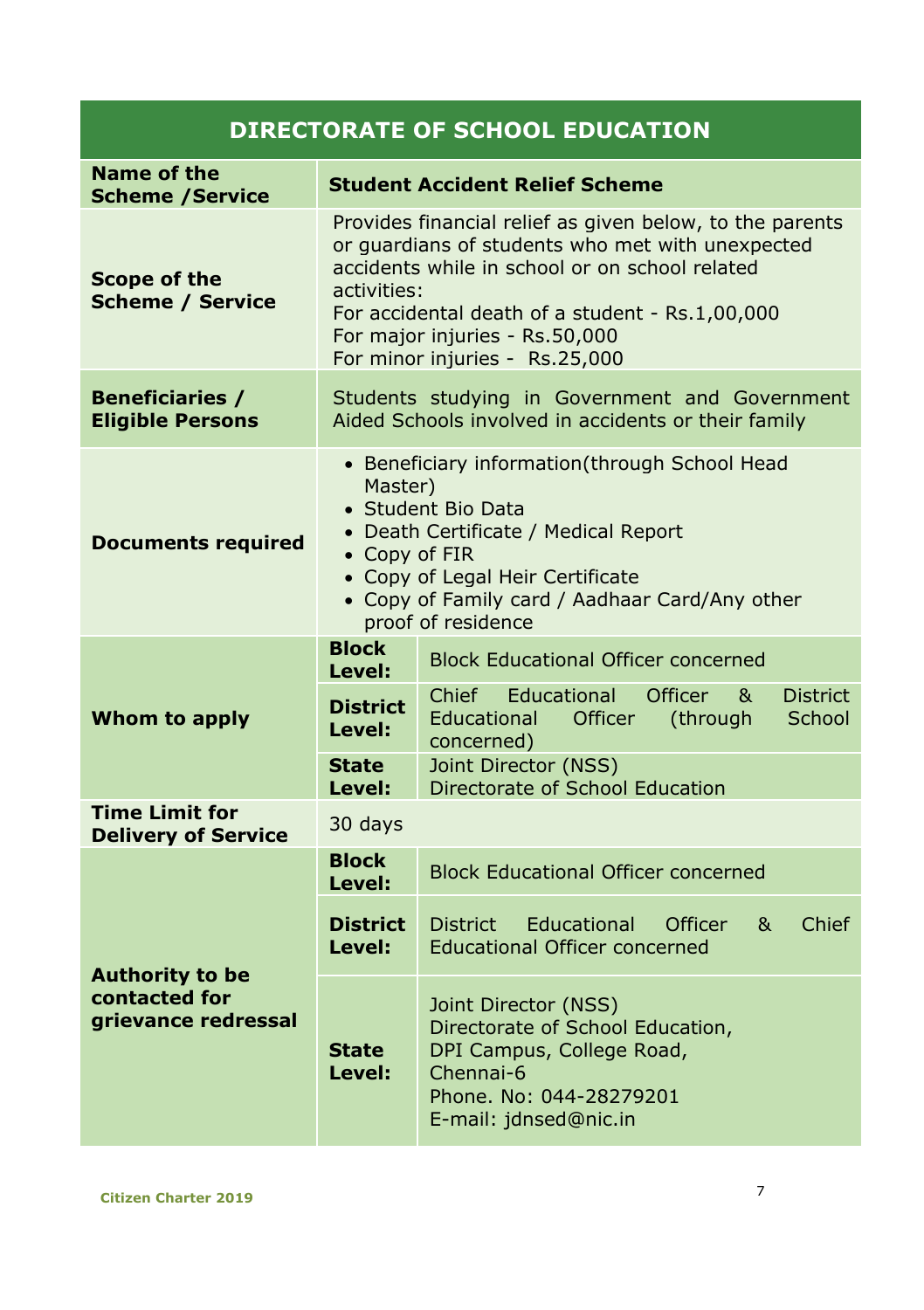| Name of the<br><b>Scheme /Service</b>                                    | <b>Certificate cum Mark Sheet</b>                                                                                                                                                                                                                                                                                                                                                                                                                                                                                                                                                                                                                                                                                                                        | Correction in 10 <sup>th</sup> and 12 <sup>th</sup> standard Transfer                                                                                     |  |
|--------------------------------------------------------------------------|----------------------------------------------------------------------------------------------------------------------------------------------------------------------------------------------------------------------------------------------------------------------------------------------------------------------------------------------------------------------------------------------------------------------------------------------------------------------------------------------------------------------------------------------------------------------------------------------------------------------------------------------------------------------------------------------------------------------------------------------------------|-----------------------------------------------------------------------------------------------------------------------------------------------------------|--|
| Scope of the<br><b>Scheme / Service</b>                                  |                                                                                                                                                                                                                                                                                                                                                                                                                                                                                                                                                                                                                                                                                                                                                          | Date of Birth / Name correction in 10 <sup>th</sup> and 12 <sup>th</sup><br>standard Transfer cum Mark sheet certificates.                                |  |
| <b>Beneficiaries /</b><br><b>Eligible Persons</b>                        | Students studying in any School.                                                                                                                                                                                                                                                                                                                                                                                                                                                                                                                                                                                                                                                                                                                         |                                                                                                                                                           |  |
| <b>Documents</b><br>required<br>(As applicable)                          | Original Mark sheet with one photo copy<br>$\bullet$<br>Bonafide Certificate for having studied from<br>1 <sup>st</sup><br>$\bullet$<br>standard to 5 <sup>th</sup> /8 <sup>th</sup> standard with one photo copy<br>from Head Master.<br>School admission form with one photocopy.<br>$\bullet$<br>Copy of S.S.L.C Declaration Form.<br>$\bullet$<br>Birth Certificate original with one photocopy<br>$\bullet$<br>School Admission and Transfer Register Photocopy.<br>$\bullet$<br>Error explanation report of the Headmaster, if any<br>$\bullet$<br>Court Judgement in original with a photocopy, if any<br>$\bullet$<br>Furnish related evidence if he/she works in<br>$\bullet$<br>Government<br>Undertaking<br>and<br>Government<br>Organization |                                                                                                                                                           |  |
| Whom to apply                                                            | <b>District</b><br>Level:                                                                                                                                                                                                                                                                                                                                                                                                                                                                                                                                                                                                                                                                                                                                | Chief Educational Officer & District<br>Educational Officer concerned                                                                                     |  |
|                                                                          | <b>State Level:</b>                                                                                                                                                                                                                                                                                                                                                                                                                                                                                                                                                                                                                                                                                                                                      | Joint Director (NSS)<br>Directorate of School Education                                                                                                   |  |
| <b>Time Limit for</b><br><b>Delivery of Service</b>                      | 30 days                                                                                                                                                                                                                                                                                                                                                                                                                                                                                                                                                                                                                                                                                                                                                  |                                                                                                                                                           |  |
|                                                                          | <b>District</b><br>Level:                                                                                                                                                                                                                                                                                                                                                                                                                                                                                                                                                                                                                                                                                                                                | Chief Educational Officer & District<br><b>Educational Officer concerned</b>                                                                              |  |
| <b>Authority to be</b><br>contacted for<br><b>grievance</b><br>redressal | <b>State Level:</b>                                                                                                                                                                                                                                                                                                                                                                                                                                                                                                                                                                                                                                                                                                                                      | Joint Director (NSS)<br>Directorate of School Education,<br>DPI Campus, College Road,<br>Chennai-6<br>Ph.No: 044-28279201<br>E-mail: <i>idnsed@nic.in</i> |  |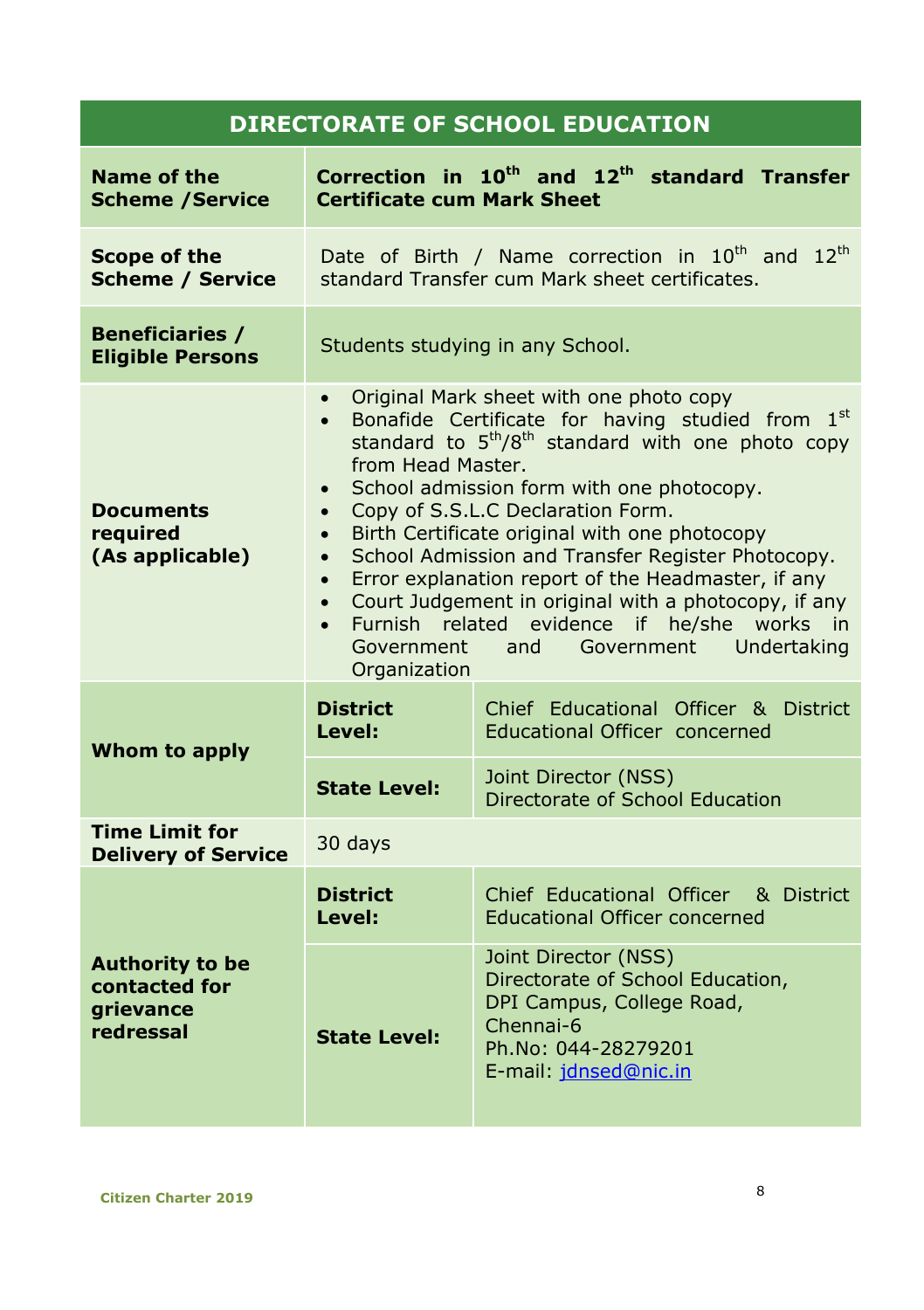| Name of the<br><b>Scheme / Service</b>                         |                                                                                                                                                                                                                                                                                                                                                                                                                       | <b>National Means cum Merit Scholarship Scheme</b>                                                                                                                                                                            |  |
|----------------------------------------------------------------|-----------------------------------------------------------------------------------------------------------------------------------------------------------------------------------------------------------------------------------------------------------------------------------------------------------------------------------------------------------------------------------------------------------------------|-------------------------------------------------------------------------------------------------------------------------------------------------------------------------------------------------------------------------------|--|
| <b>Scope of the</b><br><b>Scheme / Service</b>                 | To award scholarships to meritorious students of<br>economically weaker sections to encourage them to<br>continue their study at Secondary stage of education.<br>Selected students get Rs.12,000 per annum for 4<br>years from Standards 9 to 12. Scholarship<br>is<br>disbursed in one installment in a year. Written<br>examination for this scheme is conducted by the<br>Directorate of Government Examinations. |                                                                                                                                                                                                                               |  |
| <b>Beneficiaries /</b><br><b>Eligible Persons</b>              |                                                                                                                                                                                                                                                                                                                                                                                                                       | Students studying in 8 <sup>th</sup> Standard in Government and<br>Government Aided Schools with minimum 55% marks<br>in 7 <sup>th</sup> Standard. SC/ST students must have secured<br>50% marks in 7 <sup>th</sup> standard. |  |
| <b>Documents required</b>                                      | Income Certificate of parents (Annual Income must<br>be within Rs.1,50,000)<br>Copy of 7 <sup>th</sup> Standard Mark Sheet<br>$\bullet$<br>Copy of Aadhar Card / Family Card<br>$\bullet$<br>Bank account details of the student<br>$\bullet$                                                                                                                                                                         |                                                                                                                                                                                                                               |  |
| Whom to apply                                                  | <b>Block Level:</b>                                                                                                                                                                                                                                                                                                                                                                                                   | <b>Block Educational Officer concerned</b>                                                                                                                                                                                    |  |
|                                                                | <b>District Level:</b>                                                                                                                                                                                                                                                                                                                                                                                                | Chief Educational Officer<br>& District<br>Educational Officer<br>concerned<br>(through School)                                                                                                                               |  |
|                                                                | <b>State Level:</b>                                                                                                                                                                                                                                                                                                                                                                                                   | Joint Director (NSS)<br>Directorate of School Education                                                                                                                                                                       |  |
| <b>Time Limit for</b><br><b>Delivery of Service</b>            | Scholarship is issued by Ministry of Human Resource<br>Development directly into the beneficiaries<br>and<br>account. There is no time limit for delivery of service.                                                                                                                                                                                                                                                 |                                                                                                                                                                                                                               |  |
|                                                                | <b>Block Level:</b>                                                                                                                                                                                                                                                                                                                                                                                                   | <b>Block Educational Officer concerned</b>                                                                                                                                                                                    |  |
|                                                                | <b>District Level:</b>                                                                                                                                                                                                                                                                                                                                                                                                | Chief Educational Officer & District<br>Educational Officer concerned                                                                                                                                                         |  |
| <b>Authority to be</b><br>contacted for<br>grievance redressal | <b>State Level:</b>                                                                                                                                                                                                                                                                                                                                                                                                   | Joint Director (NSS)<br>Directorate of School Education, DPI<br>Campus, College Road, Chennai-6<br>Phone No: 044-28279201<br>E-mail: jdnsed@nic.in                                                                            |  |
| For more<br>information                                        | www.dge.tn.gov.in                                                                                                                                                                                                                                                                                                                                                                                                     |                                                                                                                                                                                                                               |  |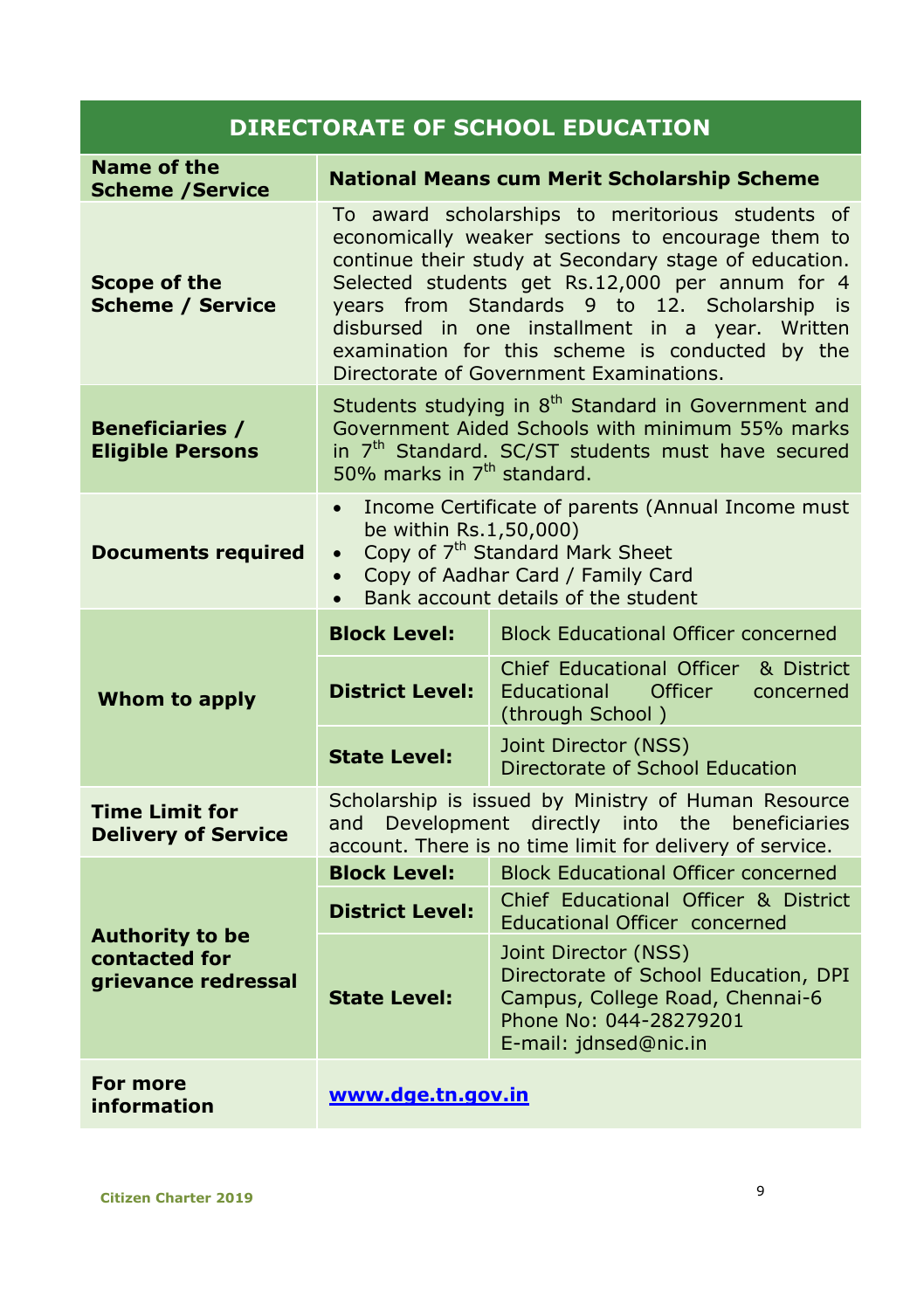| <b>Name of the Scheme</b><br>/Service                          | <b>Tamil</b><br><b>Nadu</b><br><b>Examination (TRUST)</b>                                                                                                                                                                                                                                                                                        | <b>Rural</b><br><b>Students</b><br><b>Talent Search</b>                                                                                              |  |
|----------------------------------------------------------------|--------------------------------------------------------------------------------------------------------------------------------------------------------------------------------------------------------------------------------------------------------------------------------------------------------------------------------------------------|------------------------------------------------------------------------------------------------------------------------------------------------------|--|
| the<br><b>Scope</b><br>of<br><b>Scheme / Service</b>           | from Standards 9 to 12.                                                                                                                                                                                                                                                                                                                          | Selected students get Rs.1,000 per annum for 4 years                                                                                                 |  |
| <b>Beneficiaries</b><br>$\prime$<br><b>Eligible Persons</b>    | Students studying in 9 <sup>th</sup> standard in Government and<br>Government aided schools and Government<br>recognized schools including Matriculation and other<br>schools. Students must have scored above 50%<br>marks in 8 <sup>th</sup> Standard.<br>50 boys and 50 girls will be selected from each<br>district, except Chennai district |                                                                                                                                                      |  |
| <b>Documents required</b>                                      | Income Certificate of parents (annual income<br>must be within Rs.1,00,000)<br>8 <sup>th</sup> Standard Mark Sheet<br>$\bullet$<br>Bonafide Certificate from concerned School<br>$\bullet$<br>Headmaster.                                                                                                                                        |                                                                                                                                                      |  |
|                                                                | <b>Block Level:</b>                                                                                                                                                                                                                                                                                                                              | <b>Block Educational Officer concerned</b>                                                                                                           |  |
| Whom to apply                                                  | <b>District</b><br>Level:                                                                                                                                                                                                                                                                                                                        | <b>Chief Educational Officer</b><br>& District<br>Officer<br>Educational<br>concerned<br>(Through School)                                            |  |
|                                                                | <b>State Level:</b>                                                                                                                                                                                                                                                                                                                              | Joint Director (NSS)<br>Directorate of School Education                                                                                              |  |
| <b>Time Limit for</b><br><b>Delivery of Service</b>            | Within a month from the date of declaration of result                                                                                                                                                                                                                                                                                            |                                                                                                                                                      |  |
|                                                                | <b>Block Level:</b>                                                                                                                                                                                                                                                                                                                              | <b>Block Educational Officer concerned</b>                                                                                                           |  |
|                                                                | <b>District</b><br>Level:                                                                                                                                                                                                                                                                                                                        | Chief Educational Officer & District<br><b>Educational Officer concerned</b>                                                                         |  |
| <b>Authority to be</b><br>contacted for<br>grievance redressal | <b>State Level:</b>                                                                                                                                                                                                                                                                                                                              | Joint Director (NSS)<br>Directorate of School Education,<br>DPI Campus, College Road,<br>Chennai-6<br>Phone No:044-28279201<br>E-mail: jdnsed@nic.in |  |
| For more<br>information                                        | www.dge.tn.gov.in                                                                                                                                                                                                                                                                                                                                |                                                                                                                                                      |  |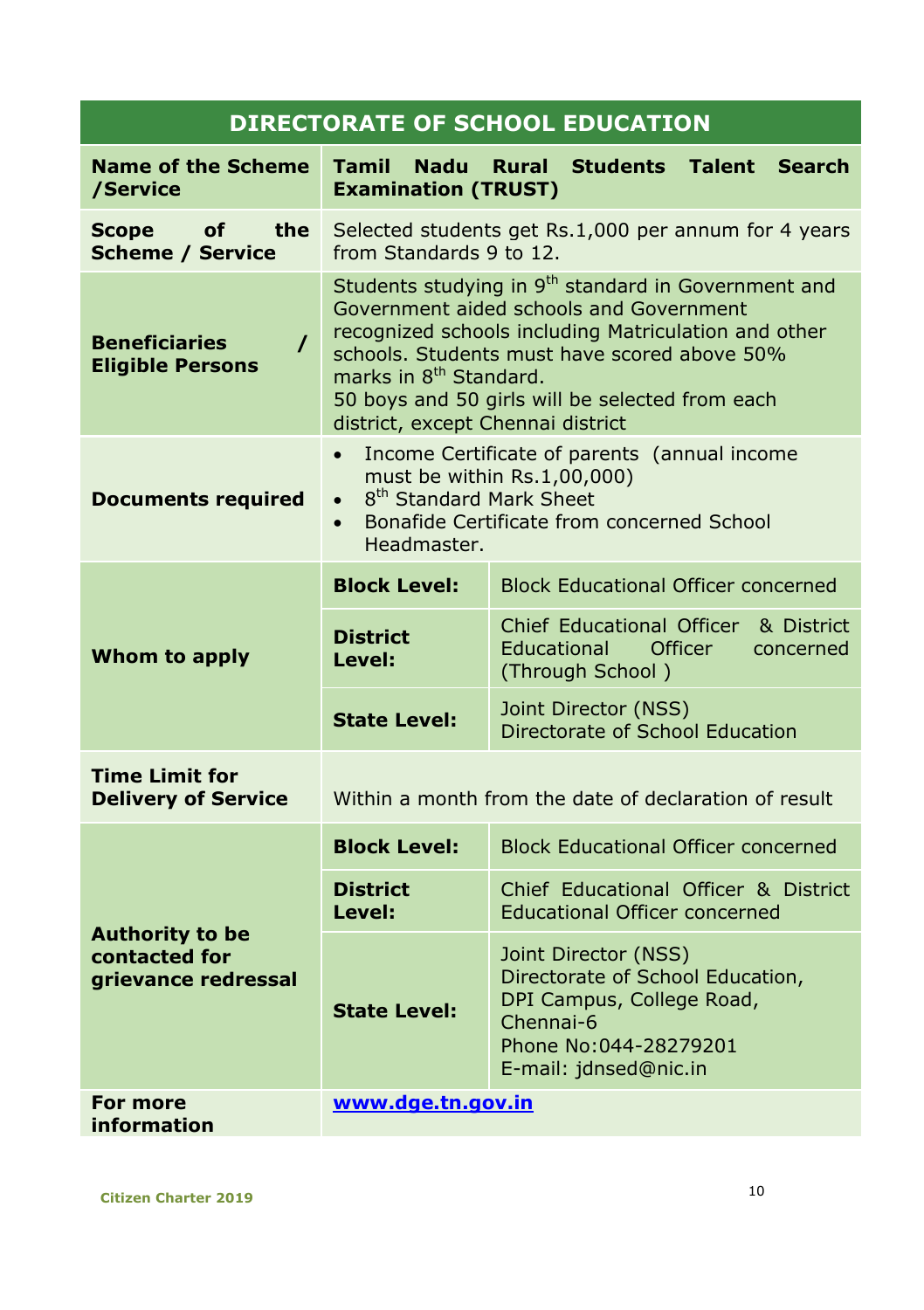# **DIRECTORATE OF MATRICULATION SCHOOLS**

| Name of the<br><b>Scheme / Service</b>                         | <b>Opening of new Matriculation school</b>                                                                                                                                                                                                                                                                                                                                                                       |                                                                                                                                                                                                             |  |
|----------------------------------------------------------------|------------------------------------------------------------------------------------------------------------------------------------------------------------------------------------------------------------------------------------------------------------------------------------------------------------------------------------------------------------------------------------------------------------------|-------------------------------------------------------------------------------------------------------------------------------------------------------------------------------------------------------------|--|
| Scope of the<br><b>Scheme / Service</b>                        | To provide opportunity for school age children to<br>study in Matriculation schools                                                                                                                                                                                                                                                                                                                              |                                                                                                                                                                                                             |  |
| <b>Beneficiaries /</b><br><b>Eligible Persons</b>              |                                                                                                                                                                                                                                                                                                                                                                                                                  | Registered Trust/ Society/ Company (Non- Profit)                                                                                                                                                            |  |
| <b>Documents required</b>                                      | Land ownership/lease documents<br>$\bullet$<br>Approved layout/building plan document<br>Documents related to Trust/Society/ Company<br>$\bullet$<br>Building stability certificate<br><b>Building license</b><br>Sanitary certificate<br>No objection certificate issued by Fire and<br>$\bullet$<br><b>Rescue Services Department</b><br>Application with fee challan<br>$\bullet$<br>Other relevant documents |                                                                                                                                                                                                             |  |
| Whom to apply                                                  | <b>District</b><br>level                                                                                                                                                                                                                                                                                                                                                                                         | District Educational Officer concerned                                                                                                                                                                      |  |
| <b>Time Limit for</b><br><b>Delivery of Service</b>            | 3 Months                                                                                                                                                                                                                                                                                                                                                                                                         |                                                                                                                                                                                                             |  |
| <b>Authority to be</b><br>contacted for<br>grievance redressal | <b>District</b><br>level                                                                                                                                                                                                                                                                                                                                                                                         | Chief Educational Officer concerned                                                                                                                                                                         |  |
|                                                                | <b>State level</b>                                                                                                                                                                                                                                                                                                                                                                                               | Director of Matriculation Schools<br><b>Joint</b><br>Director<br>of Matriculation<br><b>Schools</b><br>DPI Campus, College Road.<br>Chennai-06<br>Phone No: 044-28270169<br>Email: dmschennai2010@gmail.com |  |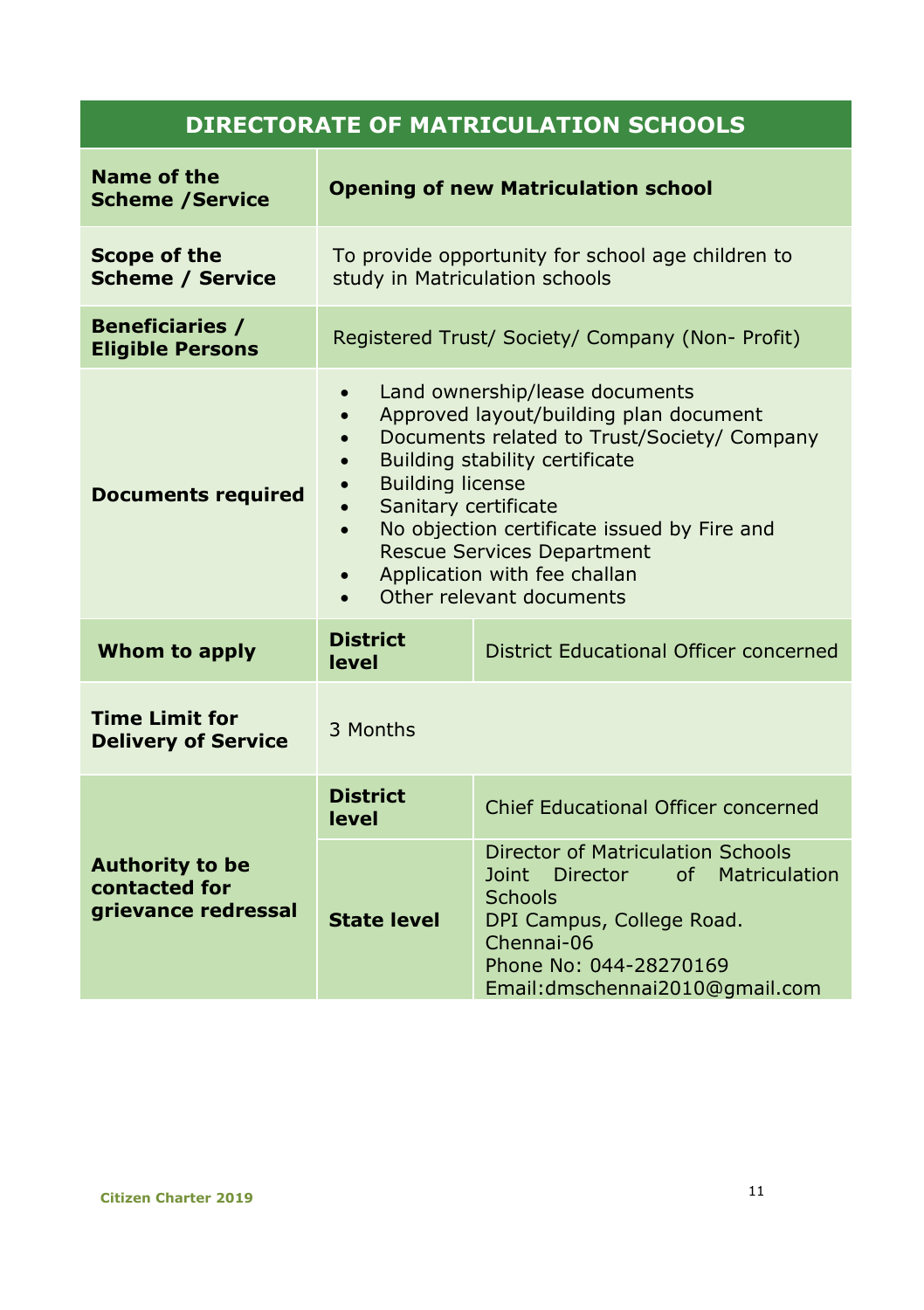# **DIRECTORATE OF MATRICULATION SCHOOLS**

| Name of the<br><b>Scheme / Service</b>                         | <b>Renewal of recognition</b>                                                                                                                                                                                                    |                                                                                                                                                                                                        |
|----------------------------------------------------------------|----------------------------------------------------------------------------------------------------------------------------------------------------------------------------------------------------------------------------------|--------------------------------------------------------------------------------------------------------------------------------------------------------------------------------------------------------|
| Scope of the<br><b>Scheme / Service</b>                        | Simplified procedures to facilitate application for<br>renewal of recognition of Matriculation school through<br>online mode                                                                                                     |                                                                                                                                                                                                        |
| <b>Beneficiaries /</b><br><b>Eligible Persons</b>              | Registered Trust/ Society/ Company (Non- Profit)                                                                                                                                                                                 |                                                                                                                                                                                                        |
| <b>Documents required</b>                                      | Building stability certificate<br>$\bullet$<br><b>Building license</b><br>$\bullet$<br>Sanitary certificate<br>No objection certificate issued by Fire and Rescue<br>Services Department<br>Application fee challan<br>$\bullet$ |                                                                                                                                                                                                        |
| Whom to apply                                                  | District Educational Officer concerned                                                                                                                                                                                           |                                                                                                                                                                                                        |
| <b>Time Limit for</b><br><b>Delivery of Service</b>            | 3 Months                                                                                                                                                                                                                         |                                                                                                                                                                                                        |
|                                                                | <b>District</b><br>level                                                                                                                                                                                                         | Chief Educational Officer concerned                                                                                                                                                                    |
| <b>Authority to be</b><br>contacted for<br>grievance redressal |                                                                                                                                                                                                                                  | District Educational Officer concerned                                                                                                                                                                 |
|                                                                | <b>State level</b>                                                                                                                                                                                                               | Director of Matriculation Schools,<br>Joint Director of Matriculation<br><b>Schools</b><br>DPI Campus, College Road.<br>Chennai-06<br>Phone No.: 044-28270169<br>Email Id:<br>dmschennai2010@gmail.com |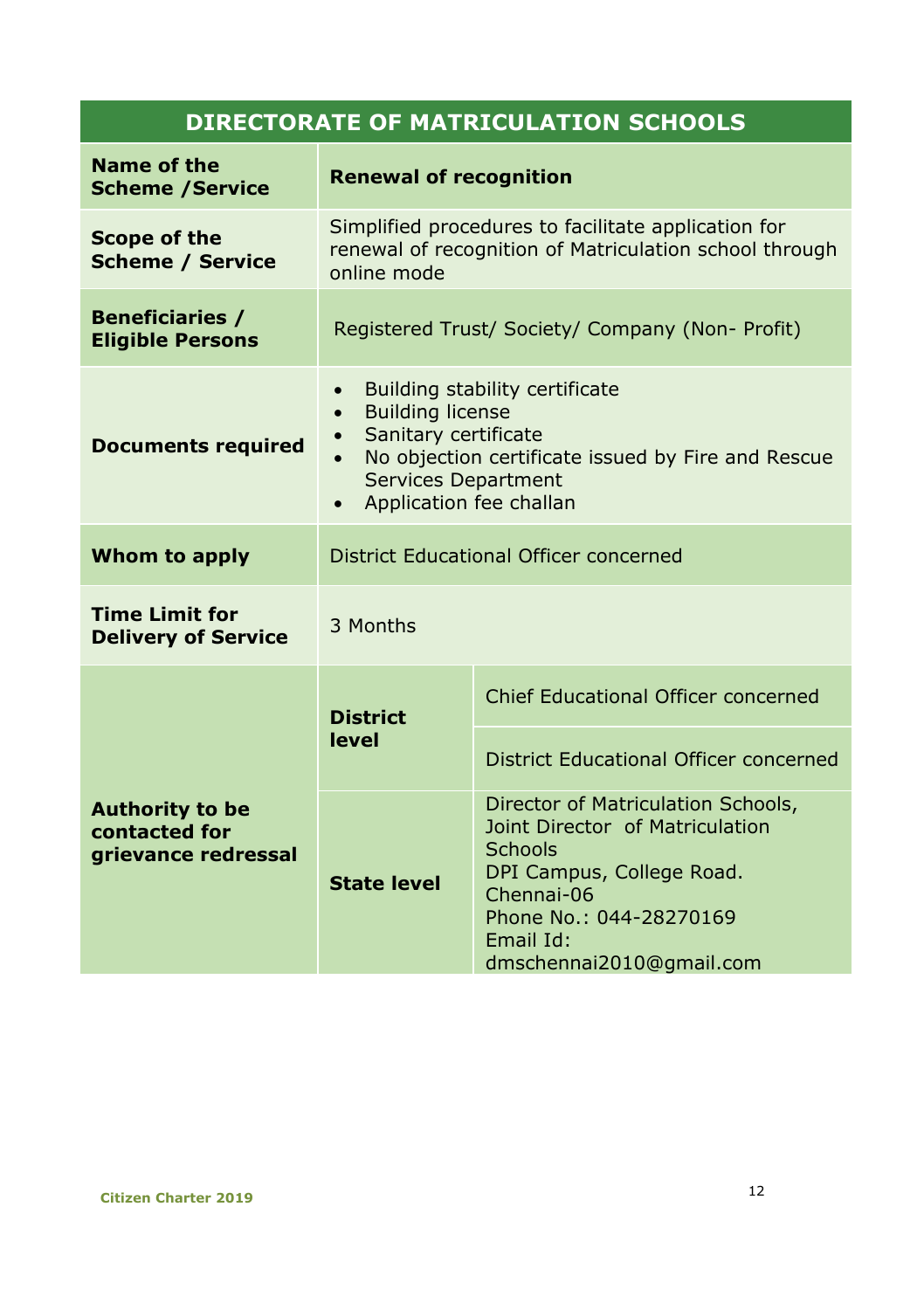| Name of the<br><b>Scheme / Service</b>                         |                                                                            | <b>Issue of Certified Copy of Mark List (CCM)</b>                                                                                                                                                         |
|----------------------------------------------------------------|----------------------------------------------------------------------------|-----------------------------------------------------------------------------------------------------------------------------------------------------------------------------------------------------------|
| Scope of the<br><b>Scheme / Service</b>                        | CCM is<br>employment purpose                                               | being issued for<br>higher<br>studies<br>and                                                                                                                                                              |
| <b>Beneficiaries /</b><br><b>Eligible Persons</b>              | beyond recovery                                                            | Those students who have lost their original certificates                                                                                                                                                  |
| <b>Documents required</b>                                      | challan for Rs.305/-                                                       | The application duly counter signed by Head Master<br>of the school enclosed with original remittance                                                                                                     |
| Whom to apply                                                  | Assistant Director of Government Examinations of the<br>district concerned |                                                                                                                                                                                                           |
| <b>Time Limit for</b><br><b>Delivery of Service</b>            | Within 5 days from the date of receipt of application                      |                                                                                                                                                                                                           |
| <b>Authority to be</b><br>contacted for<br>grievance redressal | <b>State</b><br>level:                                                     | Joint Director (Personnel)<br>Joint Director (Hr.Sec)<br>Directorate<br>of<br>Government<br>Examinations, DPI Campus, College<br>Road, Chennai-06<br>Phone: 044-28272088,<br>Email: directordge.tn@nic.in |
| For more<br>information                                        | www.dge.tn.gov.in                                                          |                                                                                                                                                                                                           |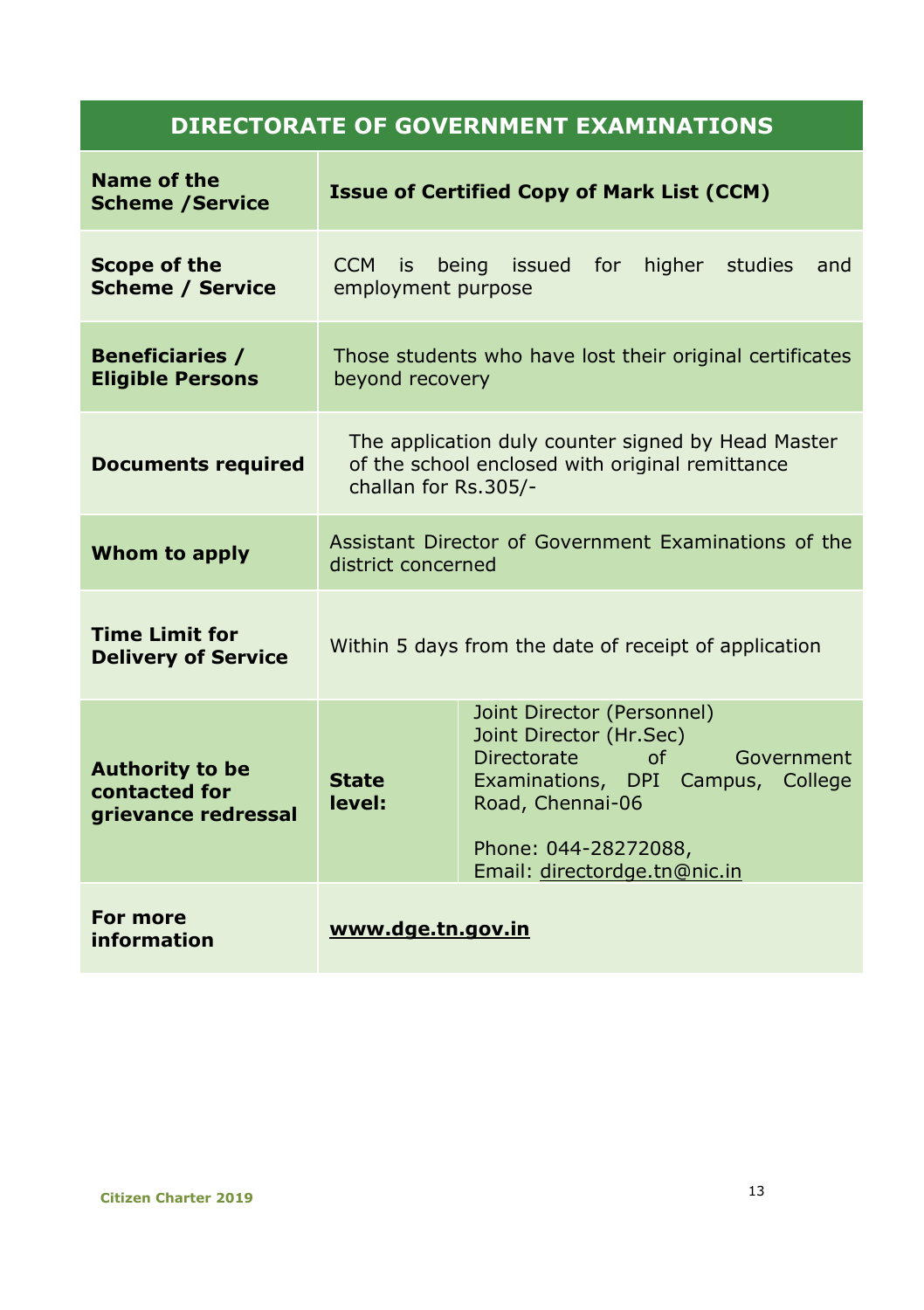| Name of the<br><b>Scheme / Service</b>                         |                                                                                                                                                                                          | <b>Issue of Duplicate Mark Certificate</b>                                                                                                                                                                |
|----------------------------------------------------------------|------------------------------------------------------------------------------------------------------------------------------------------------------------------------------------------|-----------------------------------------------------------------------------------------------------------------------------------------------------------------------------------------------------------|
| Scope of the<br><b>Scheme / Service</b>                        |                                                                                                                                                                                          | Issue of Duplicate Mark Certificate for pursuing higher<br>studies and employment purpose                                                                                                                 |
| <b>Beneficiaries /</b><br><b>Eligible Persons</b>              | beyond recovery                                                                                                                                                                          | Those students who have lost their original certificates                                                                                                                                                  |
| <b>Documents required</b>                                      | • Filled in application duly counter signed by<br>Headmaster of the school<br>• Lost document report from Police Department<br>enclosed with original remittance challan for<br>Rs.505/- |                                                                                                                                                                                                           |
| Whom to apply                                                  | Assistant Director of Government Examinations of the<br>district concerned                                                                                                               |                                                                                                                                                                                                           |
| <b>Time Limit for</b><br><b>Delivery of Service</b>            | Within one<br>month from the date of receipt of<br>application                                                                                                                           |                                                                                                                                                                                                           |
| <b>Authority to be</b><br>contacted for<br>grievance redressal | <b>State</b><br>level:                                                                                                                                                                   | Joint Director (Personnel)<br>Joint Director (Hr.Sec)<br>Directorate<br>of<br>Government<br>Examinations, DPI Campus, College<br>Road, Chennai-06<br>Phone: 044-28272088,<br>Email: directordge.tn@nic.in |
| <b>Website Address</b>                                         | www.dge.tn.gov.in                                                                                                                                                                        |                                                                                                                                                                                                           |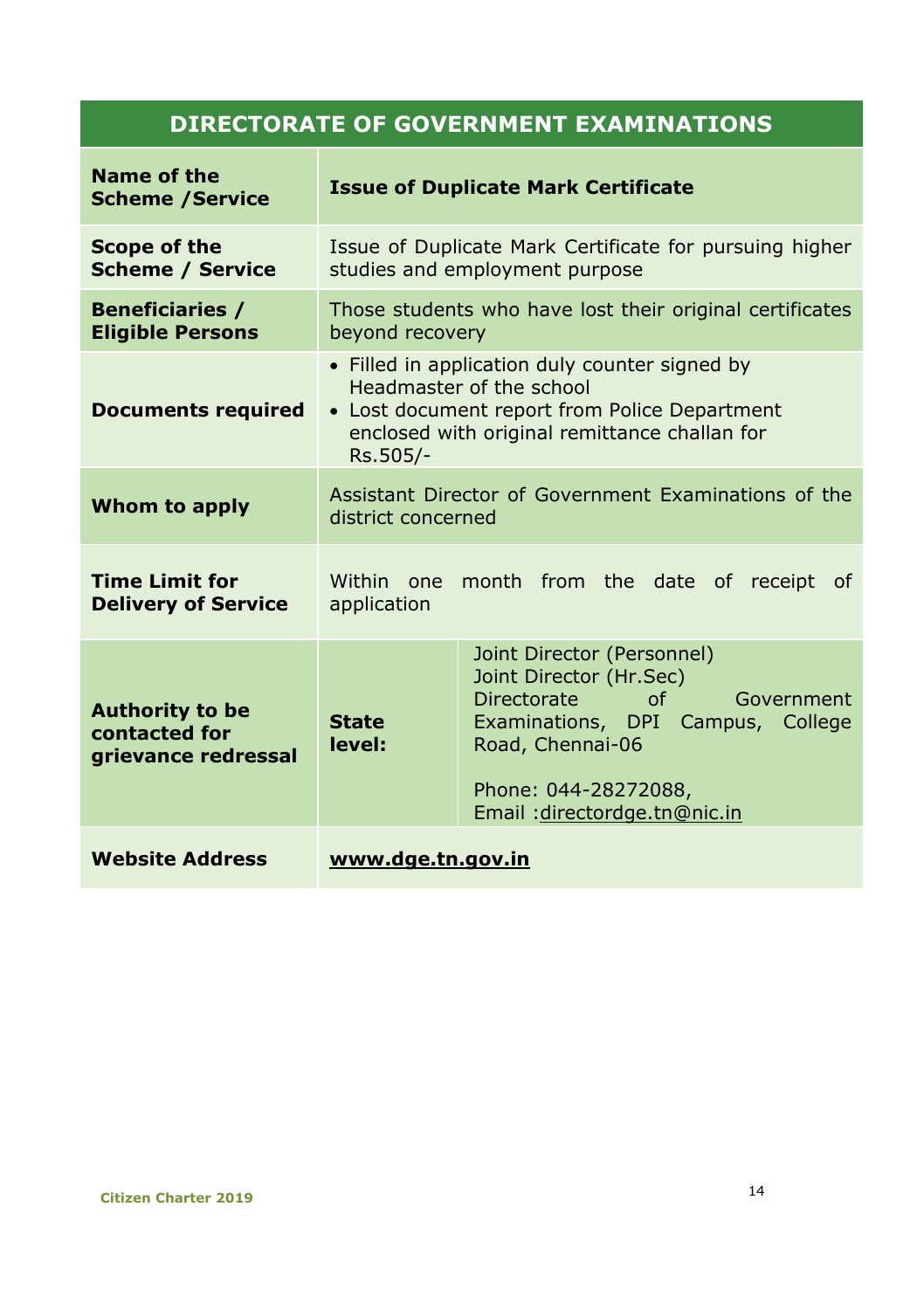| Name of the<br><b>Scheme / Service</b>                         | <b>Issue of Migration Certificate</b>                                                                                                                                                          |                                                                                                                                          |  |
|----------------------------------------------------------------|------------------------------------------------------------------------------------------------------------------------------------------------------------------------------------------------|------------------------------------------------------------------------------------------------------------------------------------------|--|
| Scope of the<br><b>Scheme / Service</b>                        | To pursue higher studies in other states/abroad                                                                                                                                                |                                                                                                                                          |  |
| <b>Beneficiaries /</b><br><b>Eligible Persons</b>              | The candidates who have passed and received the<br>mark certificate of SSLC / Higher Secondary<br>Examinations / other examinations conducted by the<br>Directorate of Government Examinations |                                                                                                                                          |  |
| <b>Documents required</b>                                      | • Filled in application<br>• Copy of Mark Certificates<br>• Original remittance challan for Rs.505/-                                                                                           |                                                                                                                                          |  |
| Whom to apply                                                  | Director of Government Examinations                                                                                                                                                            |                                                                                                                                          |  |
| <b>Time Limit for</b><br><b>Delivery of Service</b>            | Within 5 days from the date of receipt of application                                                                                                                                          |                                                                                                                                          |  |
| <b>Authority to be</b><br>contacted for<br>grievance redressal | <b>State level:</b>                                                                                                                                                                            | Director of Government Examinations,<br>DPI Campus, College Road, Chennai-<br>06<br>Phone: 044-28272088,<br>Email: directordge.tn@nic.in |  |
| For more<br>information                                        | www.dge.tn.gov.in                                                                                                                                                                              |                                                                                                                                          |  |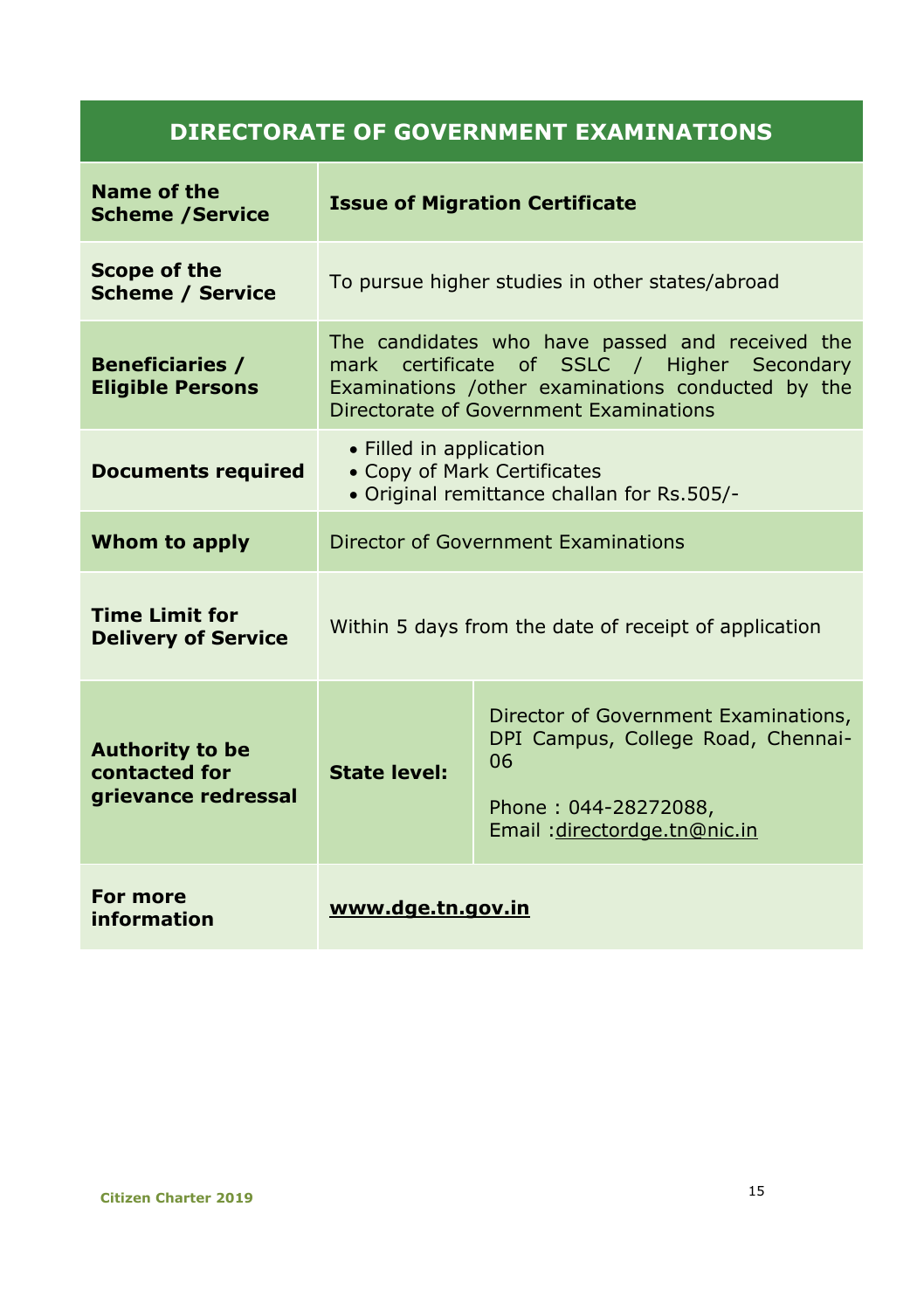| Name of the<br><b>Scheme / Service</b>                         | <b>Concession for the Children with Special Needs</b><br>(CWSN) in the Board Examinations                                                                                                                                                        |                                                                                                                                                                                                                        |  |
|----------------------------------------------------------------|--------------------------------------------------------------------------------------------------------------------------------------------------------------------------------------------------------------------------------------------------|------------------------------------------------------------------------------------------------------------------------------------------------------------------------------------------------------------------------|--|
| Scope of the<br><b>Scheme / Service</b>                        | Following concessions are granted to Children with<br>Special Needs according to the type of disability<br>$\bullet$ Extra time<br>• To appoint a scribe<br>• Use of calculator<br>• Exemption from appearing in any one of the<br>language etc. |                                                                                                                                                                                                                        |  |
| <b>Beneficiaries /</b><br><b>Eligible Persons</b>              | CWSN students appearing for ESLC / SSLC /<br>Higher Secondary / Diploma in Elementary<br><b>Education Examinations</b>                                                                                                                           |                                                                                                                                                                                                                        |  |
| <b>Documents required</b>                                      | • Filled in application<br>• Medical Report of the District Medical Board                                                                                                                                                                        |                                                                                                                                                                                                                        |  |
| Whom to apply                                                  | Assistant Director of Government Examinations of the<br>district concerned                                                                                                                                                                       |                                                                                                                                                                                                                        |  |
| <b>Time Limit for</b><br><b>Delivery of Service</b>            | Within 15 days from the date of receipt of application                                                                                                                                                                                           |                                                                                                                                                                                                                        |  |
| <b>Authority to be</b><br>contacted for<br>grievance redressal | <b>State</b><br>level:                                                                                                                                                                                                                           | Joint Director (Personnel)<br>Joint Director (Hr.Sec)<br><b>Directorate</b><br>$\Omega$<br>Government<br>Examinations, DPI Campus, College<br>Road, Chennai-06<br>Phone: 044-28272088,<br>Email: directordge.tn@nic.in |  |
| For more<br>information                                        | www.dge.tn.gov.in                                                                                                                                                                                                                                |                                                                                                                                                                                                                        |  |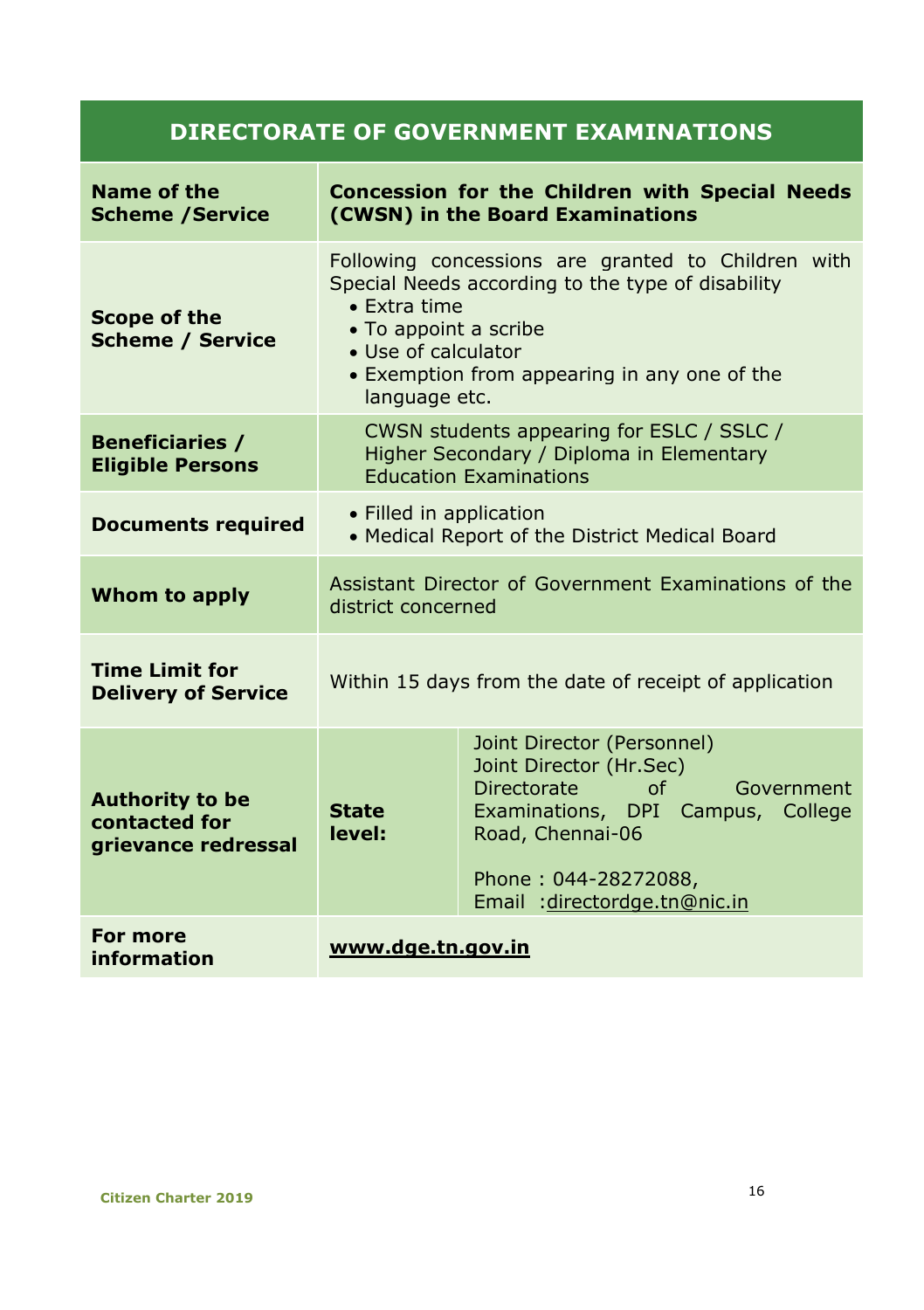| Name of the<br><b>Scheme / Service</b>                         | Providing scanned answer scripts to students                                            |                                                                                                                                                                                                           |  |
|----------------------------------------------------------------|-----------------------------------------------------------------------------------------|-----------------------------------------------------------------------------------------------------------------------------------------------------------------------------------------------------------|--|
| Scope of the<br><b>Scheme / Service</b>                        | To facilitate downloading of scanned answer scripts by<br>the students from the website |                                                                                                                                                                                                           |  |
| <b>Beneficiaries /</b><br><b>Eligible Persons</b>              | Examinations                                                                            | Students who have appeared for Higher Secondary<br>Examinations / Diploma in Elementary Education                                                                                                         |  |
| <b>Documents required</b>                                      | Filled in application<br>$\bullet$<br>Original remittance challan for Rs.275/-          |                                                                                                                                                                                                           |  |
| Whom to apply                                                  | Chief Educational Officer concerned                                                     |                                                                                                                                                                                                           |  |
| <b>Time Limit for</b><br><b>Delivery of Service</b>            | Within 15 days from the date of receipt of application                                  |                                                                                                                                                                                                           |  |
| <b>Authority to be</b><br>contacted for<br>grievance redressal | <b>State</b><br>level:                                                                  | Joint Director (Personnel)<br>Joint Director (Hr.Sec)<br>Directorate<br>of<br>Government<br>Examinations, DPI Campus, College<br>Road, Chennai-06<br>Phone: 044-28272088,<br>Email: directordge.tn@nic.in |  |
| For more<br>information                                        | www.scan.tndge.in                                                                       |                                                                                                                                                                                                           |  |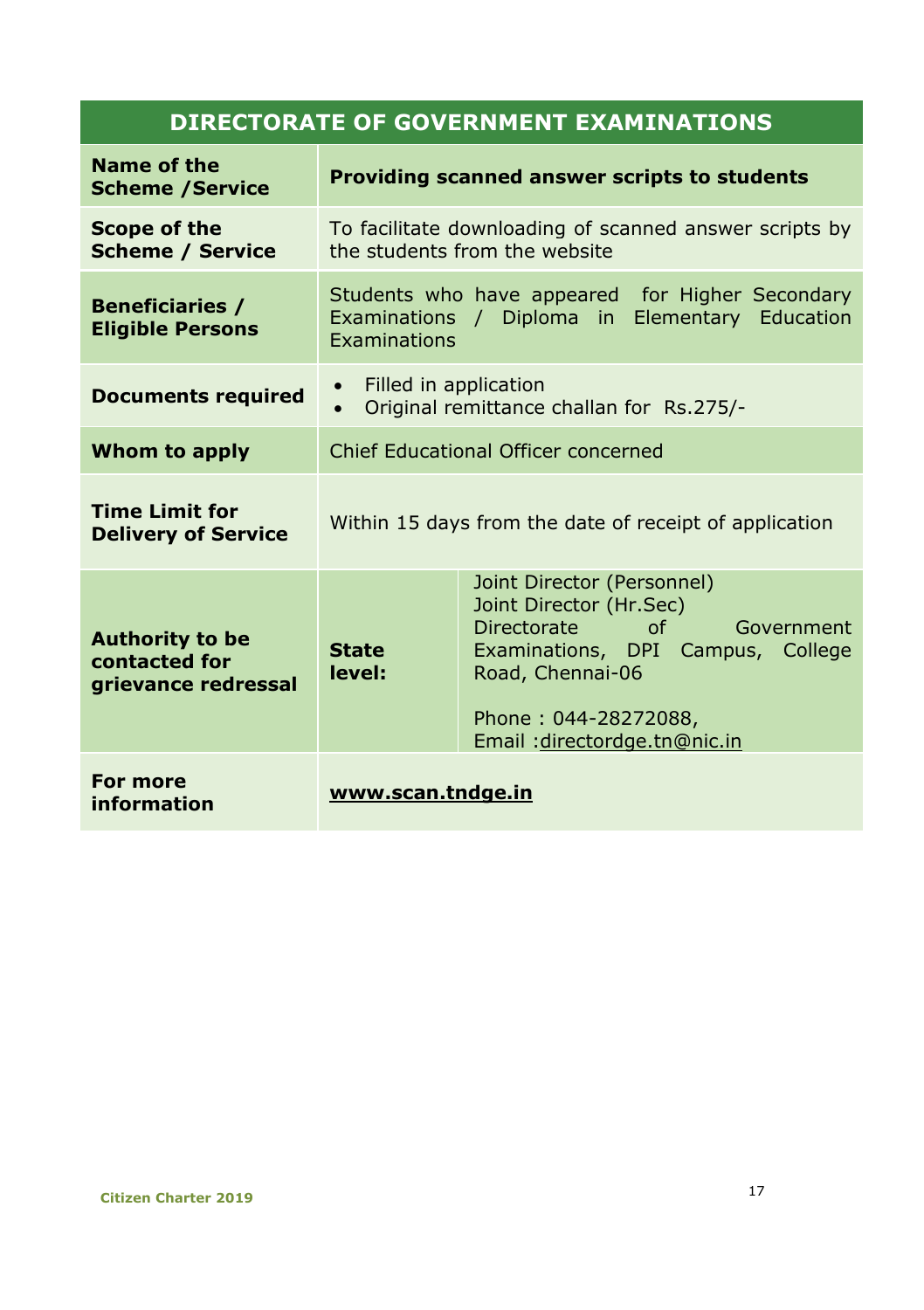| the<br><b>Name</b><br>of<br><b>Scheme / Service</b>              | <b>Retotalling / Revaluation of answer scripts</b>                                                                                            |                                                                                                                                                                                                                  |
|------------------------------------------------------------------|-----------------------------------------------------------------------------------------------------------------------------------------------|------------------------------------------------------------------------------------------------------------------------------------------------------------------------------------------------------------------|
| <b>Scope</b><br><b>of</b><br>the<br><b>Scheme / Service</b>      | Retotalling / Revaluation of answer scripts                                                                                                   |                                                                                                                                                                                                                  |
| <b>Beneficiaries</b><br>$\prime$<br><b>Eligible Persons</b>      | Students, who have appeared for SSLC (Retotalling<br>alone) / Higher Secondary Examinations / Diploma<br>in Elementary Education Examinations |                                                                                                                                                                                                                  |
| <b>Documents required</b>                                        | • Filled in application<br>· Original remittance challan<br>Retotalling -<br>Rs.205/-<br>Revaluation -<br>Rs.505/-                            |                                                                                                                                                                                                                  |
| Whom to apply                                                    | Chief Educational Officer concerned                                                                                                           |                                                                                                                                                                                                                  |
| <b>Limit</b><br><b>Time</b><br>for<br><b>Delivery of Service</b> | Within 15 days from the date of receipt of application                                                                                        |                                                                                                                                                                                                                  |
| Authority<br>to<br>be<br>contacted<br>for<br>grievance redressal | <b>State</b><br>level:                                                                                                                        | Joint Director (Personnel)<br>Joint Director (Hr.Sec)<br><b>Directorate</b><br>Ωf<br>Government<br>Examinations, DPI Campus, College<br>Road, Chennai-06<br>Phone: 044-28272088,<br>Email: directordge.tn@nic.in |
| For<br>more<br>information                                       | www.dge.tn.gov.in                                                                                                                             |                                                                                                                                                                                                                  |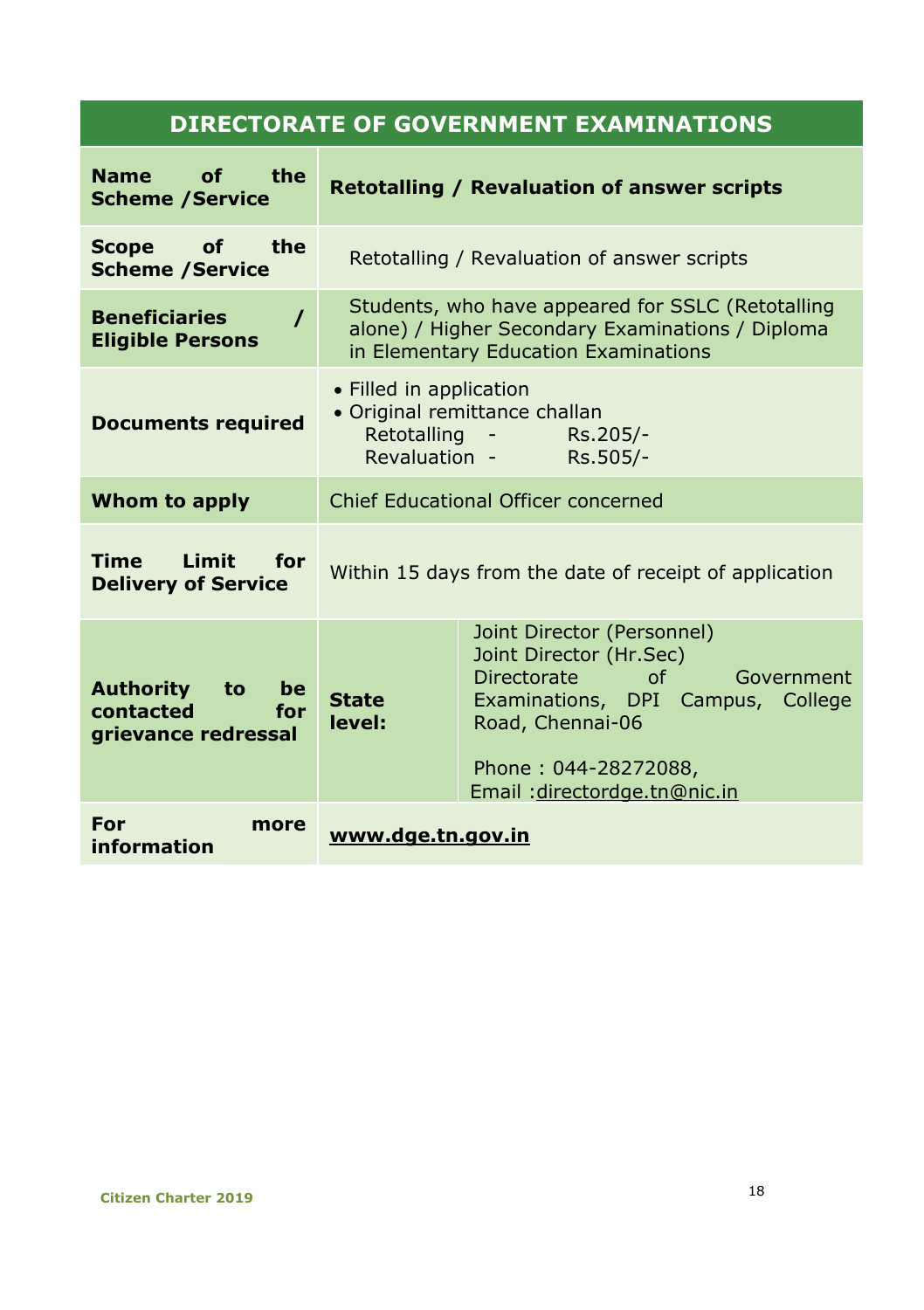| <b>Name</b><br>the<br>οf<br><b>Scheme / Service</b>                     | <b>Verification of Genuineness of Mark certificates</b>                                                                                     |                                                                                                                                         |
|-------------------------------------------------------------------------|---------------------------------------------------------------------------------------------------------------------------------------------|-----------------------------------------------------------------------------------------------------------------------------------------|
| the<br><b>of</b><br><b>Scope</b><br><b>Scheme / Service</b>             | Certificate of genuineness of mark sheets are issued to<br>the appointing authorities and the higher educational<br>institutions on request |                                                                                                                                         |
| <b>Beneficiaries</b><br>$\prime$<br><b>Eligible Persons</b>             | Students, who have appeared for ESLC / SSLC /<br>Higher Secondary / Diploma in Elementary Education<br><b>Examination</b>                   |                                                                                                                                         |
| <b>Documents required</b>                                               | Filled in application<br>Original remittance challan for Rs.50/- (for<br>$\bullet$<br>private institutions only)                            |                                                                                                                                         |
| Whom to apply                                                           | Joint Director (Personnel)<br>Joint Director (Hr.Sec)<br>Directorate of Government Examinations                                             |                                                                                                                                         |
| <b>Limit</b><br>Time<br>for<br><b>Delivery of Service</b>               | Within 10 days from the date of receipt of application                                                                                      |                                                                                                                                         |
| <b>Authority</b><br>to<br>be<br>contacted<br>for<br>grievance redressal | <b>State level:</b>                                                                                                                         | Director of Government Examinations,<br>DPI Campus, College Road,<br>Chennai-06<br>Phone: 044-28272088,<br>Email: directordge.tn@nic.in |
| For<br>more<br>information<br>(Website Address)                         | www.dge.tn.gov.in                                                                                                                           |                                                                                                                                         |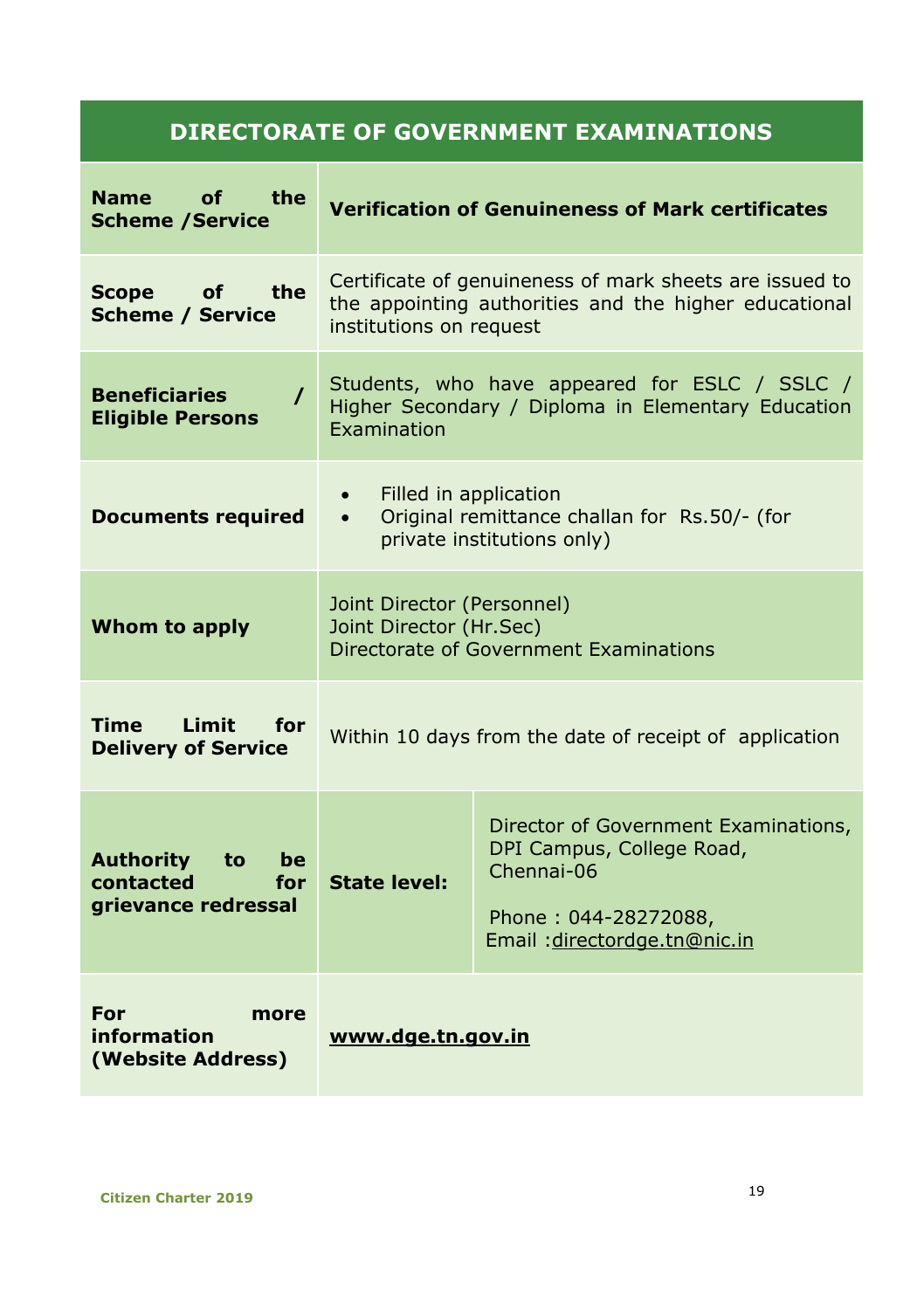| <b>DIRECTORATE OF PUBLIC LIBRARIES</b>                                     |                                                                                                                |                                                                                                                                 |  |
|----------------------------------------------------------------------------|----------------------------------------------------------------------------------------------------------------|---------------------------------------------------------------------------------------------------------------------------------|--|
| <b>Name</b><br>οf<br>the<br><b>Scheme / Service</b>                        | <b>Library Membership</b>                                                                                      |                                                                                                                                 |  |
| <b>Scope</b><br>οf<br>the<br><b>Scheme/ Service</b>                        | To provide free and equitable access to information and<br>knowledge and to promote reading habit among public |                                                                                                                                 |  |
| <b>Beneficiaries</b><br>$\prime$<br><b>Eligible Persons</b>                | General public                                                                                                 |                                                                                                                                 |  |
|                                                                            | Application for membership along with subscription<br>and caution deposit                                      |                                                                                                                                 |  |
|                                                                            | Connemara<br>public library                                                                                    | • Annual subscription - Rs.50<br>• Caution deposit-<br>One book $-$ Rs.50<br>Upto 6 books - Rs.300                              |  |
| <b>Documents</b><br><b>Required</b>                                        | <b>Libraries</b><br>in.<br>Corporation /<br><b>Municipal</b><br>areas                                          | • Annual subscription - Rs.10<br>• Caution deposit-<br>For 1 book Rs.20<br>For 2 books Rs.40<br>For 3 books Rs.50               |  |
|                                                                            | <b>Libraries</b><br>in.<br><b>Panchayat</b><br>limit                                                           | • Annual subscription - Rs.5<br>• Caution deposit-<br>For 1 book Rs.15<br>For 2 books Rs.25<br>For 3 books Rs.30                |  |
| whom to apply                                                              | <b>District level:</b>                                                                                         | District Library officer concerned                                                                                              |  |
| <b>limit</b><br>Time<br>for<br><b>Delivery of service</b>                  | 24 hours                                                                                                       |                                                                                                                                 |  |
| <b>Authority</b><br>be<br>to<br>contacted<br>for<br>grievance<br>redressal | <b>State level:</b>                                                                                            | Director of Public Libraries,<br>737/1, AnnaSalai,<br>Chennai - 02.<br>Telephone No: 044-28524263<br>Email id: dplchn@tn.gov.in |  |
| For<br>more<br>information                                                 | www.tnpubliclibraries.gov.in                                                                                   |                                                                                                                                 |  |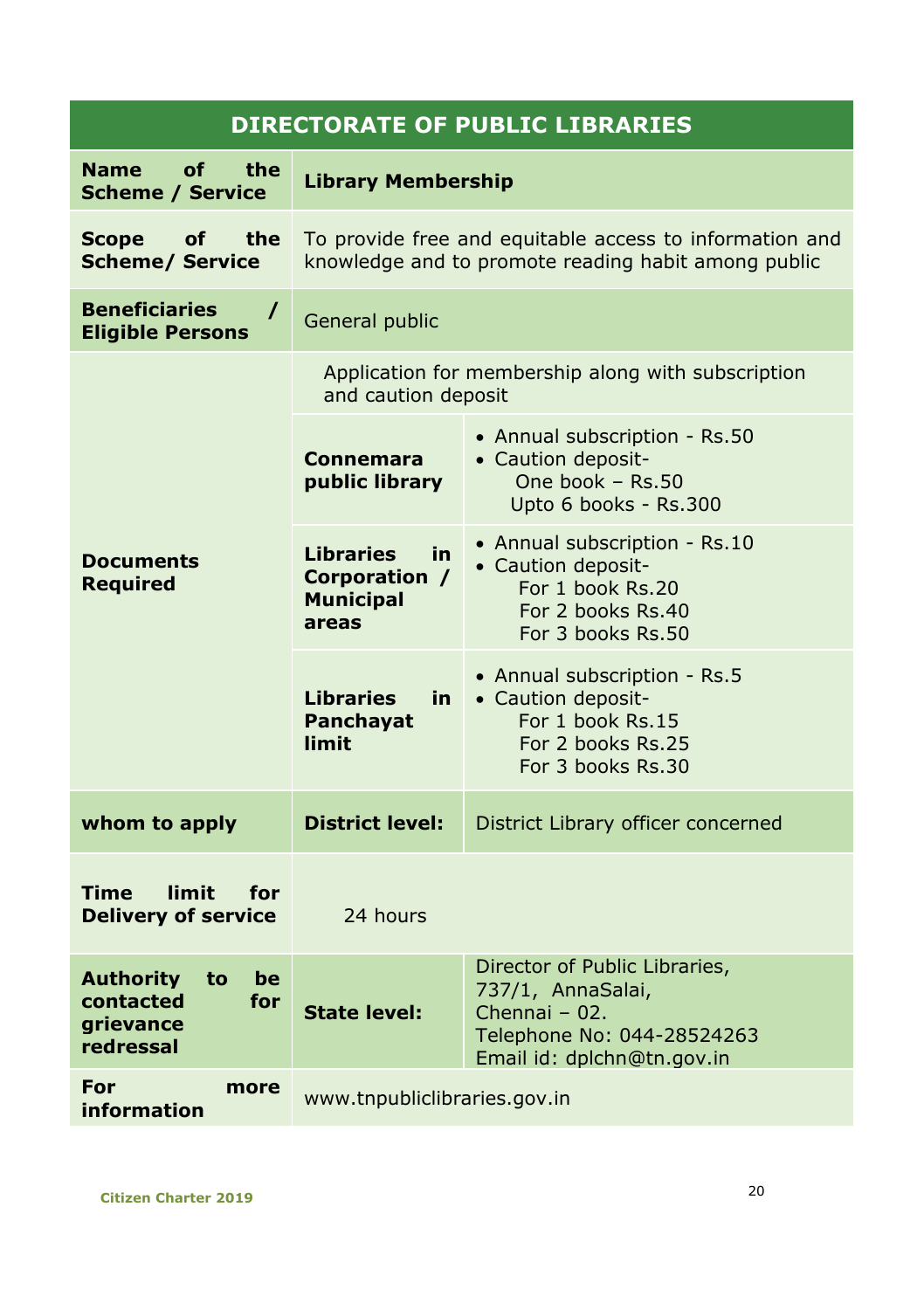#### **STATE COUNCIL OF EDUCATIONAL RESEARCH AND TRAINING**

| <b>Name</b><br>οf<br>the<br><b>Scheme/Service</b>                          | <b>Diploma in Elementary Education (2 Years)</b>                                                                                                                                                                                                                                                                                                                     |  |  |
|----------------------------------------------------------------------------|----------------------------------------------------------------------------------------------------------------------------------------------------------------------------------------------------------------------------------------------------------------------------------------------------------------------------------------------------------------------|--|--|
| <b>Scope</b><br>of<br>the<br><b>Scheme / Service</b>                       | To provide pre-service training to prospective teachers                                                                                                                                                                                                                                                                                                              |  |  |
| <b>Beneficiaries</b><br>$\prime$<br><b>Eligible Persons</b>                | Candidates who have passed $+2$ with 50% marks for<br>general category and 45% marks for SC /ST / BC /<br><b>MBC Categories.</b><br>Candidates should not be above 30 years of age as on<br>$31st$ July every year. For SC / ST candidates the<br>maximum age limit is 35 years. For widows, differently<br>abled and orphans, the maximum age limit is 40<br>years. |  |  |
| <b>Documents</b><br>required                                               | +2 Mark sheet<br>$\bullet$<br>Community certificate<br>$\bullet$<br>Transfer certificate<br>$\bullet$<br>Related certificates for those seeking concession<br>$\bullet$                                                                                                                                                                                              |  |  |
| Whom to apply                                                              | Principal of District Institute of<br>Education and<br>Training / Government Teacher Training Institute /<br>Block Institute of Teacher Education / Government<br>Aided Teacher Training Institute / Anglo Indian<br>Teacher Training Institute / Self-finance Teacher<br><b>Training Institute</b>                                                                  |  |  |
| limit<br>Time<br>for<br>delivery of Service                                | Within 30 days from the receipt of application (subject)<br>to eligibility)                                                                                                                                                                                                                                                                                          |  |  |
| <b>Authority</b><br>to<br>be<br>for<br>contacted<br>grievance<br>redressal | Director, State Council of Educational Research and<br>Training, DPI Campus, College Road, Chennai-06<br>Telephone No.044 28278742<br>Email Id: tnscert2@gmail.com                                                                                                                                                                                                   |  |  |
| For<br>more<br>information                                                 | www.tnscert.org                                                                                                                                                                                                                                                                                                                                                      |  |  |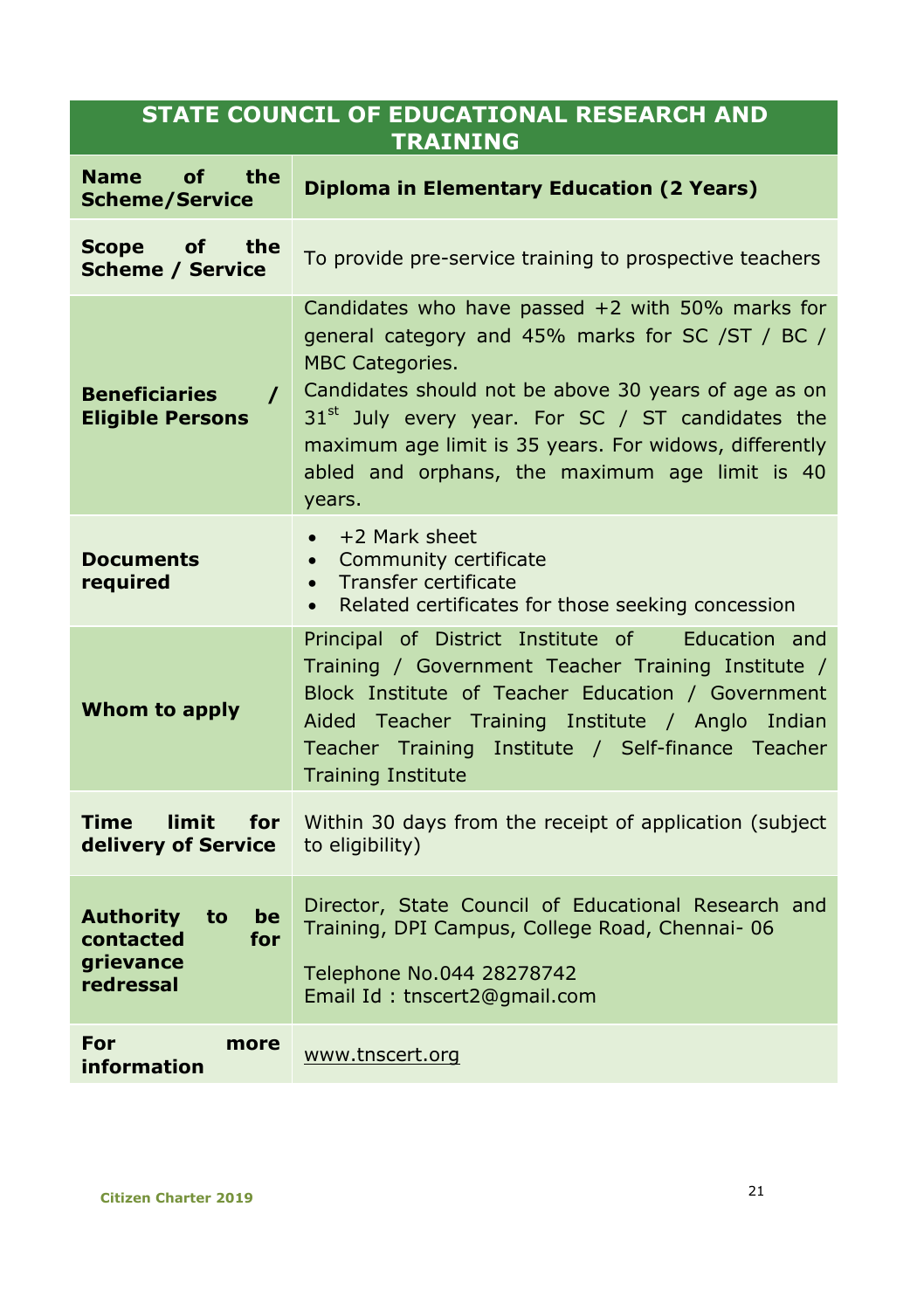| STATE COUNCIL OF EDUCATIONAL RESEARCH AND<br><b>TRAINING</b>               |                                                                                                                                                                                                                                                                                                                                                               |  |  |
|----------------------------------------------------------------------------|---------------------------------------------------------------------------------------------------------------------------------------------------------------------------------------------------------------------------------------------------------------------------------------------------------------------------------------------------------------|--|--|
| <b>Name</b><br>οf<br>the<br><b>Scheme/Service</b>                          | Diploma in Physical Education in Self-Finance<br><b>Institutes (2 Years)</b>                                                                                                                                                                                                                                                                                  |  |  |
| <b>Scope</b><br>οf<br>the<br><b>Scheme / Service</b>                       | To provide Diploma Course in Physical Education                                                                                                                                                                                                                                                                                                               |  |  |
| <b>Beneficiaries</b><br>$\prime$<br><b>Eligible Persons</b>                | Candidates who have passed $+2$ with 50% marks for<br>general category and 45% marks for SC /ST / BC /<br>MBC Categories. Candidates should not be above 30<br>years of age as on $31^{st}$ July every year. For SC / ST<br>candidates the maximum age limit is 35 years. For<br>widows, differently abled and orphans, the maximum<br>age limit is 40 years. |  |  |
| <b>Documents</b><br>required                                               | +2 Mark sheet,<br>$\bullet$<br>Community certificate<br>$\bullet$<br>Transfer certificate<br>$\bullet$<br>Related certificates for those seeking concession<br>$\bullet$                                                                                                                                                                                      |  |  |
| Whom to apply                                                              | Principal, Physical Education Institute Concerned                                                                                                                                                                                                                                                                                                             |  |  |
| limit<br>Time<br>for<br>delivery of Service                                | Within 30 days on the receipt of application (subject<br>to availability)                                                                                                                                                                                                                                                                                     |  |  |
| <b>Authority</b><br>to<br>be<br>contacted<br>for<br>grievance<br>redressal | Director, State Council of Educational Research and<br>Training, DPI Campus, College Road, Chennai-06.<br>Telephone No. : 044 - 28278742<br>Email Id: tnscert2@gmail.com                                                                                                                                                                                      |  |  |
| For<br>more<br>information                                                 | www.tnscert.org                                                                                                                                                                                                                                                                                                                                               |  |  |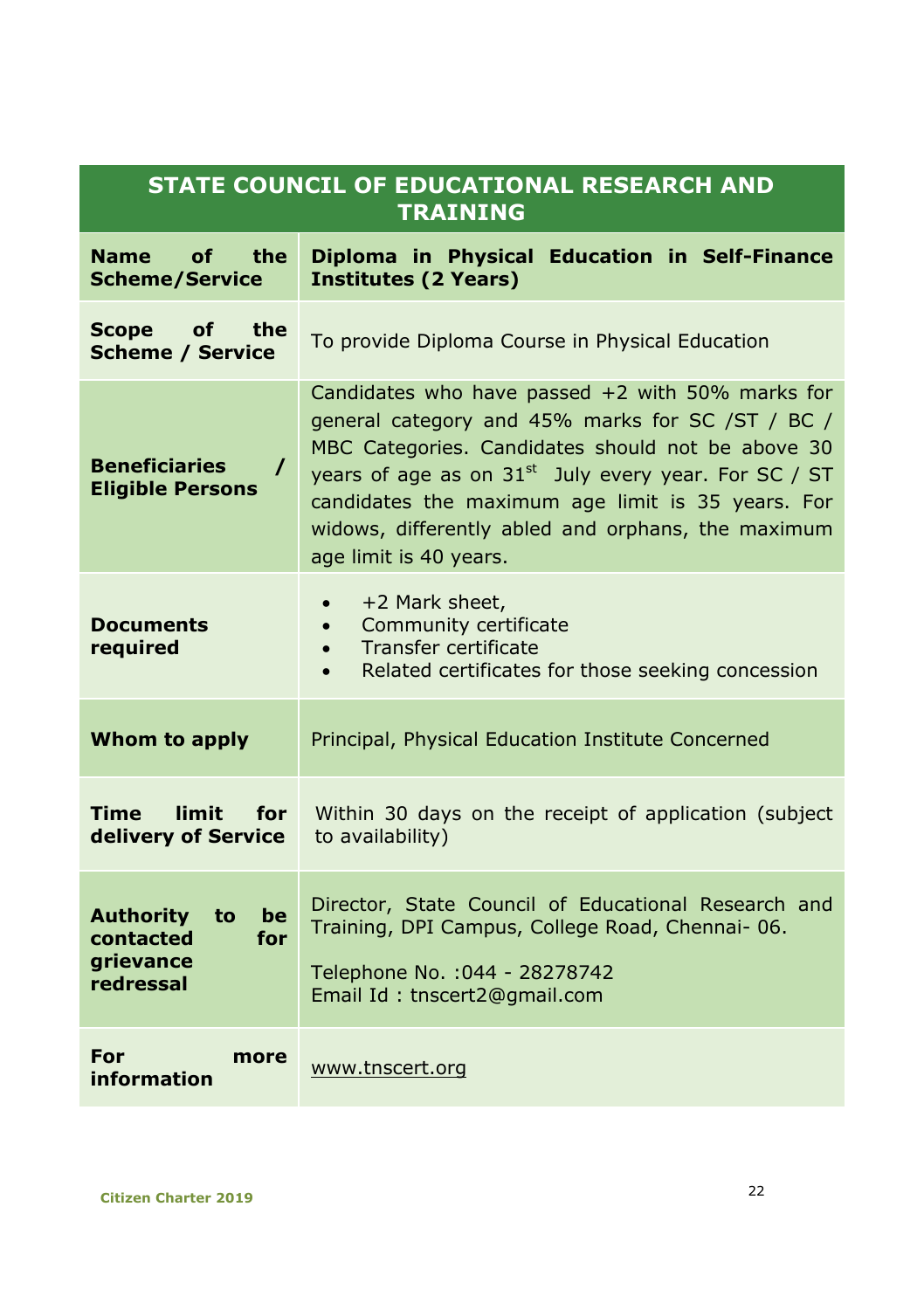| <b>TEACHERS RECRUITMENT BOARD</b>                                                  |                                                                                                                     |                                                                                                                                                                            |  |
|------------------------------------------------------------------------------------|---------------------------------------------------------------------------------------------------------------------|----------------------------------------------------------------------------------------------------------------------------------------------------------------------------|--|
| <b>Name</b><br>of<br>the<br><b>Scheme</b><br>T<br><b>Service</b>                   | <b>Issuance of duplicate copy of TNTET (Paper I &amp; Paper</b><br>II) Certificates.                                |                                                                                                                                                                            |  |
| Scope of<br>the<br><b>Scheme</b><br><b>Service</b>                                 | Issue of duplicate copy of certificates to students who<br>passed TNTET Paper I and Paper II                        |                                                                                                                                                                            |  |
| <b>Beneficiaries/</b><br><b>Eligible</b><br><b>Persons</b>                         | Those who are willing to participate in the selection process<br>of secondary grade / BT Assistants in all schools. |                                                                                                                                                                            |  |
| <b>Documents</b><br><b>Required</b>                                                | Application along with DD for Rs.100/- favouring Teachers<br>Recruitment Board, Chennai - 6.                        |                                                                                                                                                                            |  |
| Whom to apply                                                                      | <b>District</b><br>level                                                                                            | Chief Educational Officer concerned                                                                                                                                        |  |
|                                                                                    | <b>State Level</b>                                                                                                  | Member (TET), Teachers Recruitment<br>Board, College Road, Chennai-06                                                                                                      |  |
| Time limit for<br><b>delivery</b><br><b>of</b><br><b>Service</b>                   | 30 days                                                                                                             |                                                                                                                                                                            |  |
| <b>Authority to be</b><br>contacted<br><b>for</b><br><b>grievance</b><br>redressal | <b>District</b><br>level                                                                                            | Chief Educational Officer concerned                                                                                                                                        |  |
|                                                                                    | <b>State level</b>                                                                                                  | Chairman, Teachers Recruitment Board,<br>DPI Campus, College Road,<br>Chennai-600006<br>Telephone No: 044 - 28272455,<br>7373008144, 7373008134<br>Email id: trb.tn@nic.in |  |
| <b>For</b><br>more<br>information                                                  | www.tn.trb.nic.in                                                                                                   |                                                                                                                                                                            |  |